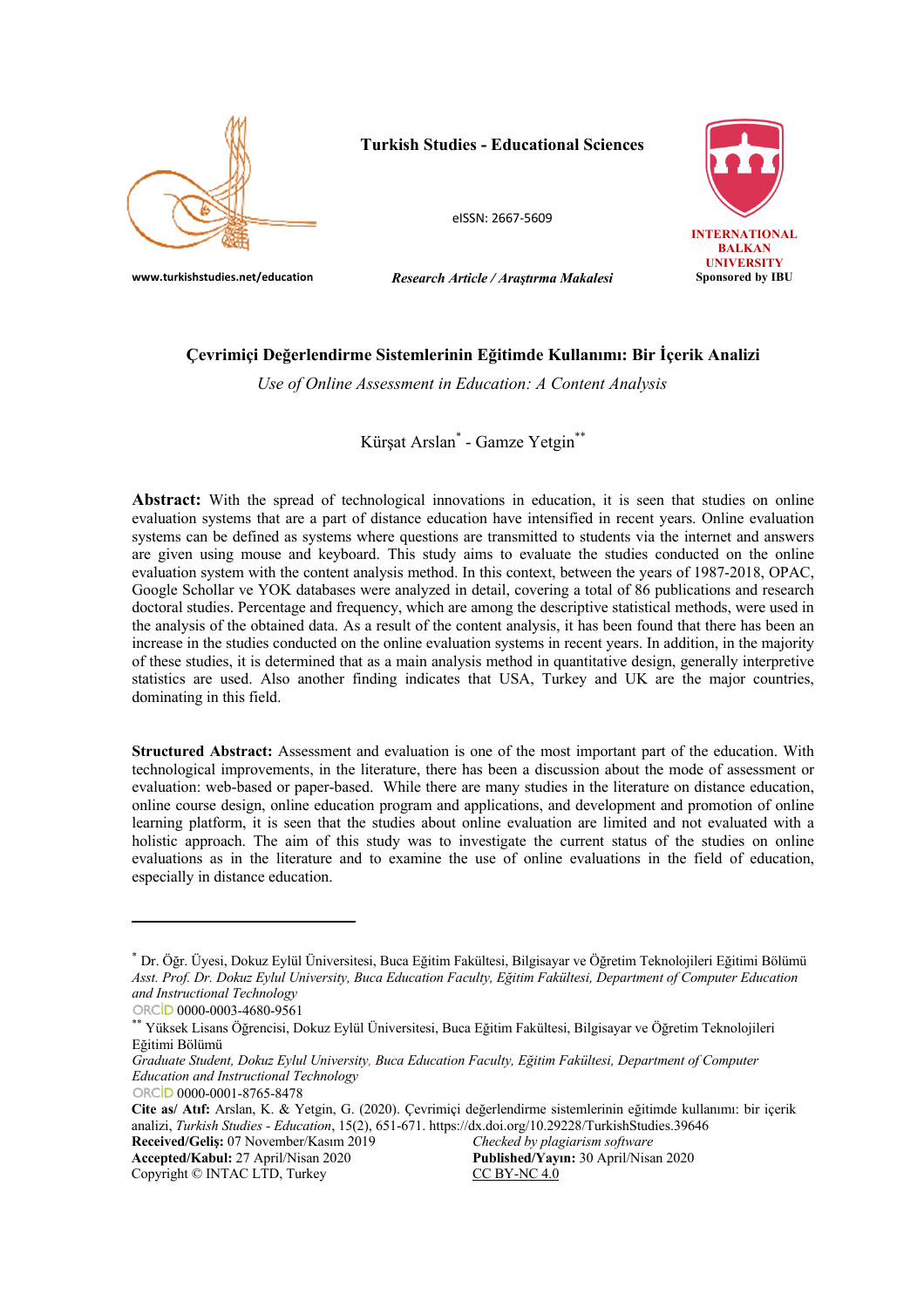Today, the increase in the number of students seeking for university degree, lack of adequate personal needed for cons, increased costs have caused an interest in online evaluation and an increase in the studies on this issue (Nguyen et al., 2017; Oduntan, Ojuawo, Oduntan, 2015). In addition, some studies have shown that well-designed homework and tests on the internet make it easier for students to adapt to computer-based tests and online assessments and have a positive impact on their academic achievement (Rienties and Toetenel, 2016; Koedinger, Booth, and Klahr, 2013).

In the study of Nulty (2008), it was determined that the students' knowledge of the online environments caused them to feel more comfortable in the online evaluations and produce positive results. In the study of Nulty (2008), it was determined that if the students know and see the online environments in their lectures, that caused them to feel more comfortable in the online evaluations and produce positive results. According to Heilman and Matsuzaki (2009), online evaluations provide shy and silent students an opportunity to express their knowledge more easily. In this context, it is important to identify the current situation of online evaluation, which may have a great place in terms of evaluation methods in the near future, and to determine the direction in which the work is progressing in general.

In this study, the content analysis method, also known as text analysis, was used in this study, where the current status of online testing and evaluation methods and its use in education were examined. Content analysis is simply defined as the process of collecting, summarizing, analyzing and reporting written texts (Cohen, Manion and Morrison, 2007). In this study, content analysis involves bringing together different studies under various concepts and titles and presenting them to the reader under certain themes. For the study, a suitable sampling method was used. Within this scope, 78 articles and 8 theses scanned in Web of Science, Google Scholar, TR Index, OPAC, YÖK Thesis, Ulakbim and Tubitak database between 1987 and 2018, and published as full text in various journals in Turkey and abroad were included in the research for detailed examination. The keywords "online test", "online evaluation", "online evaluation", "online test", "computerized test", "Computerized evaluation", "online measurement", "computer-based evaluation" were used to reach the articles in the related databases.

In the present study, the data that were subjected to content analysis were analyzed using descriptive statistical methods. Within the scope of the study, a manual coding system was established by the researchers for the systematic identification and evaluation of the articles.

When the studies on online evaluation are analyzed by years, it is seen that the studies on online evaluation increased after 2000s. However, this increase is not valid for each year. On the other hand, the increase in the number of articles published in 2017-2018 may indicate that this number will increase in the future. This increase can be explained with technological improvements and increasing of students' technology self-efficacy day by day (Yılmaz, Sezer and Yurdugül, 2019; Pala and Şahbaz, 2018; Gartner, 2015; Johnson, Adams Becker, Estrada & Freeman, 2014).

When the online evaluation studies are examined according to the countries where they were made, it was found that there were studies in 17 different countries. Most of the studies were conducted by the USA. And Turkey was determined to take the second place in the groups with 27 articles.

According to the number of authors, it is found that the studies with 2 or 3 authors are in the majority. Especially between 2011 and 2016, studies with 2 or 3 authors are continuously increasing. in addition, while in Turkey many of the studies is single-author studty, in US and UK, the number of studies with one author is very little. This result is supported by many content analysis studies (Prior and Başar, 2010; Bacanak et al., 2011; Atabek and Atabek, 2019).

According to the research subject, it was determined that the studies on perception and attitude were quite high in online evaluations. Findings indicated that majority of the studys in Turkey are about the tnvestigation of factors such as perception and attitudes in online evaluation. However, the assessment of teaching in-class and online was mostly studied by American researchers. According to Kalaycı and Debbağ (2016), in Turkey there are not sufficient studies about online evaluation because the importance of online evaluation of the course has not been taken seriously enough by many university and institusion.

Finally, when studies were analyzed based on the research method, almost in all of the studies quantitative method was seen to be selected. Related to this result, number of participant are generally very high, and data collection techniques are mainly questionnaire, achievement test, and survey. This finding is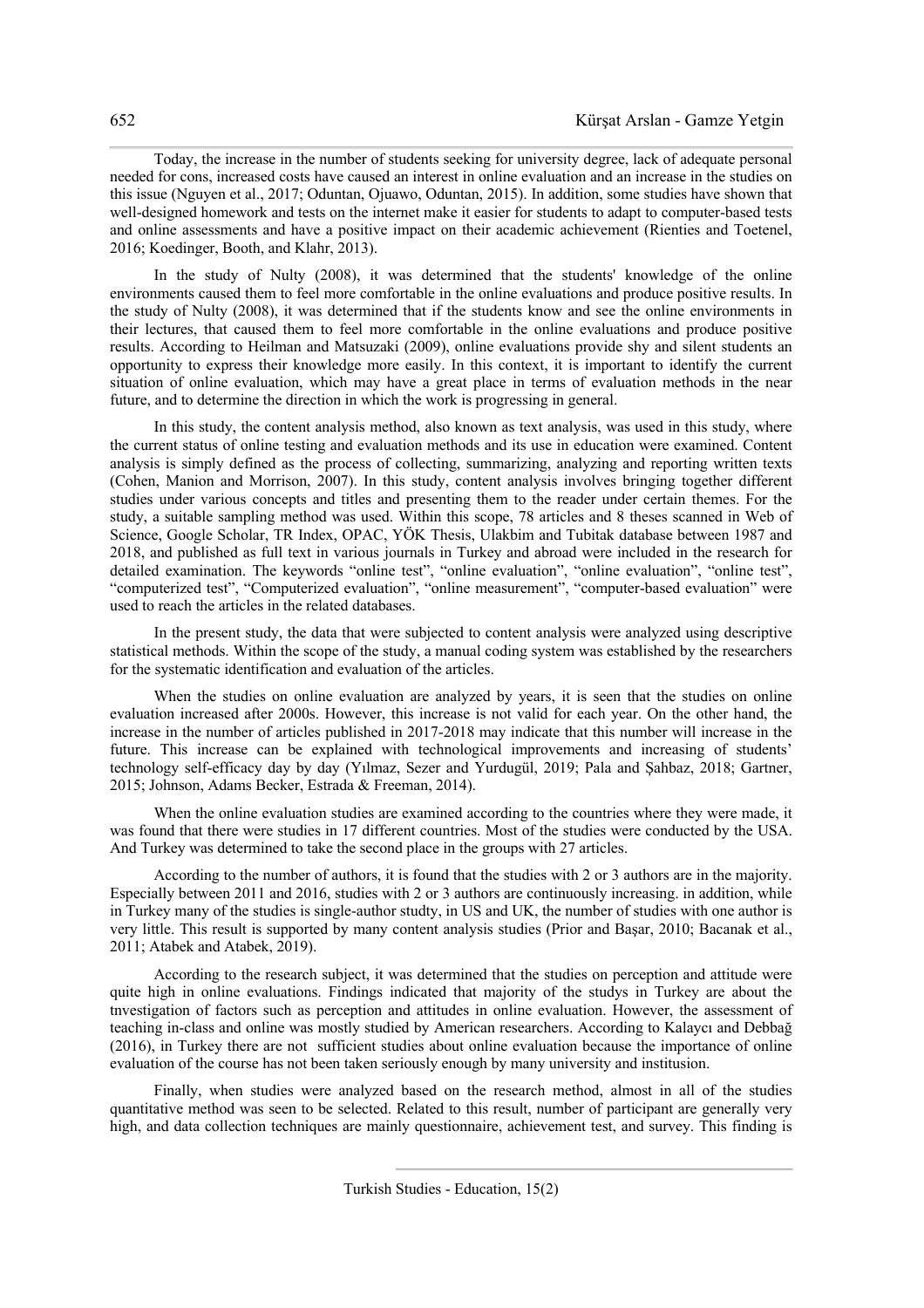supported by many content analysis studies (Hsieh et al., 2005; Bozkaya, Aydın and Kumtepe, 2012; Chen et al., 2017;). Accordingly, in the studies conducted in the field of educational technology, the method is generally preferred quantitative, whereas the qualitative method is mostly ranked second.

Based on the findings of this content analysis, a few suggestions can be done. One of them is that (1) in order to get more detailed information, qualitative method with the smaller sample can be used in the studies conducted on online test and evaluation. In addition, (2) the impact of online assessment environments on students' needs can be investigated. Considering the studies in Turkey, (3) to increase the number of multi-authored the article, it can be carried out collaborative projects with researchers from different fields or industries. (4) In online tests, the impact and potential of different question formats, such as video, painting, moving picture, on students can be investigated. And finally, in order to learn smaller groups' perceptions and ideas about online test, it can be helpful to use sample groups from elementary and secondary school students.

**Keywords**: Distance Education, Online Education, Online Evaluation, Content Analysis, Education

**Öz:** Teknolojik yeniliklerin eğitimde yaygınlaşmasıyla birlikte, uzaktan eğitimin bir parçası olan online değerlendirme sistemleri kağıt-kalem testlerine bir alternatif olarak görülmeye başlanmıştır. Çevrimiçi değerlendirme sistemleri, soruların internet aracılığıyla öğrencilere iletildiği, fare ve klavye kullanılarak cevapların verildiği sistemler olarak tanımlanabilir. Bu çalışma, çevrimiçi değerlendirme ve test konusunda yapılan çalışmaların içerik analizi yöntemiyle değerlendirilmesini amaçlamaktadır. Bu amaç doğrultusunda, Türkiye'de ve yurtdışında 1987-2018 yılları arasında Web of Science, Google Scholar, Ulakbim TR-Dizin, OPAC ve YÖK Tez veri tabanlarında taranan yüksek lisans, doktora ve araştırma çalışmalarını kapsayan toplam 86 yayın ayrıntılı olarak incelenmiştir. Elde edilen verilerin analizinde betimsel istatistik yöntemler arasında yer alan yüzde ve frekans kullanılmıştır. İnceleme ve analizler, "Genel Özellikler", "Çalışma Alanı" ve "Yöntem" başlıkları altında toplam 9 ölçüte göre yapılmıştır. İçerik analizi sonucunda son yıllarda çevrimiçi değerlendirme sistemleri konusunda yapılan çalışmalarda artış olduğu, bu çalışmaların büyük bir kısmında nicel araştırma deseniyle birlikte analizlerde genellikle yorumlayıcı istatistikler kullanıldığı, bu çalışmaların başlıca ABD, Türkiye ve İngiltere tarafından yapıldığı ve örneklem grubu olarak çoğunlukla lisans öğrencilerinin tercih edildiği tespit edilmiştir. Ayrıca yürütülen çalışmalarda konu alanı olarak çoğunlukla online anketler yoluyla öğretim üyesi ve/veya dersi değerlendirme araştırma konusu olurken, öğrenci performansının online testler yoluyla değerlendirilmesinin yeterli düzeyde araştırılmadığı belirlenmiştir. Bu durumun, öğretim yönetim sistemlerinin örgün eğitim sürecine yeterince dahil edilmemesinin bir sonucu olduğu düşünülmektedir.

**Anahtar Kelimeler:** Uzaktan Eğitim, Çevrimiçi Eğitim, Çevrimiçi Değerlendirme, İçerik Analiz, Eğitim

#### **Giriş**

Günlük yaşamımızda teknoloji hemen hemen her alanda görülmektedir. Özellikle günümüzde internet sadece insanların günlük hayatlarında sıklıkla kullandıkları ve sosyal medya gibi farklı araçlarla yaşamlarının ayrılmaz bir parça olmaktan çıkmış, nesnelerin interneti kavramı konuşulmaya ve uygulanmaya başlanmıştır. Bu bağlamda, eğitim hayatımız içerisinde ve özelikle yüksek öğretimde sıklıkla tercih ettiğimiz sınavlarında bilgisayar ortamına taşınmasını ve internetin (teknolojinin) bize sağladığı imkanların sınavlarda da kullanılmasını gündeme getirmiştir. Çevrimiçi değerlendirmenin daha iyi anlaşılabilmesi için öncelikle değerlendirme kavramını incelemek gerekir.

Değerlendirme öğrenme sürecinin merkezinde yer alır. Öğrencilerin eğitim programı hakkındaki anlayışını şekillendirmek ve başarı düzeylerini belirlemek için kullanılır (Baki ve Birgin, 2002). MEB (2007)'e göre değerlendirme, geleneksel ve çevrimiçi olmak üzere iki şekilde ele alınmıştır. Her iki yöntemde de ölçme ve değerlendirme iki şekilde yapılabilmektedir;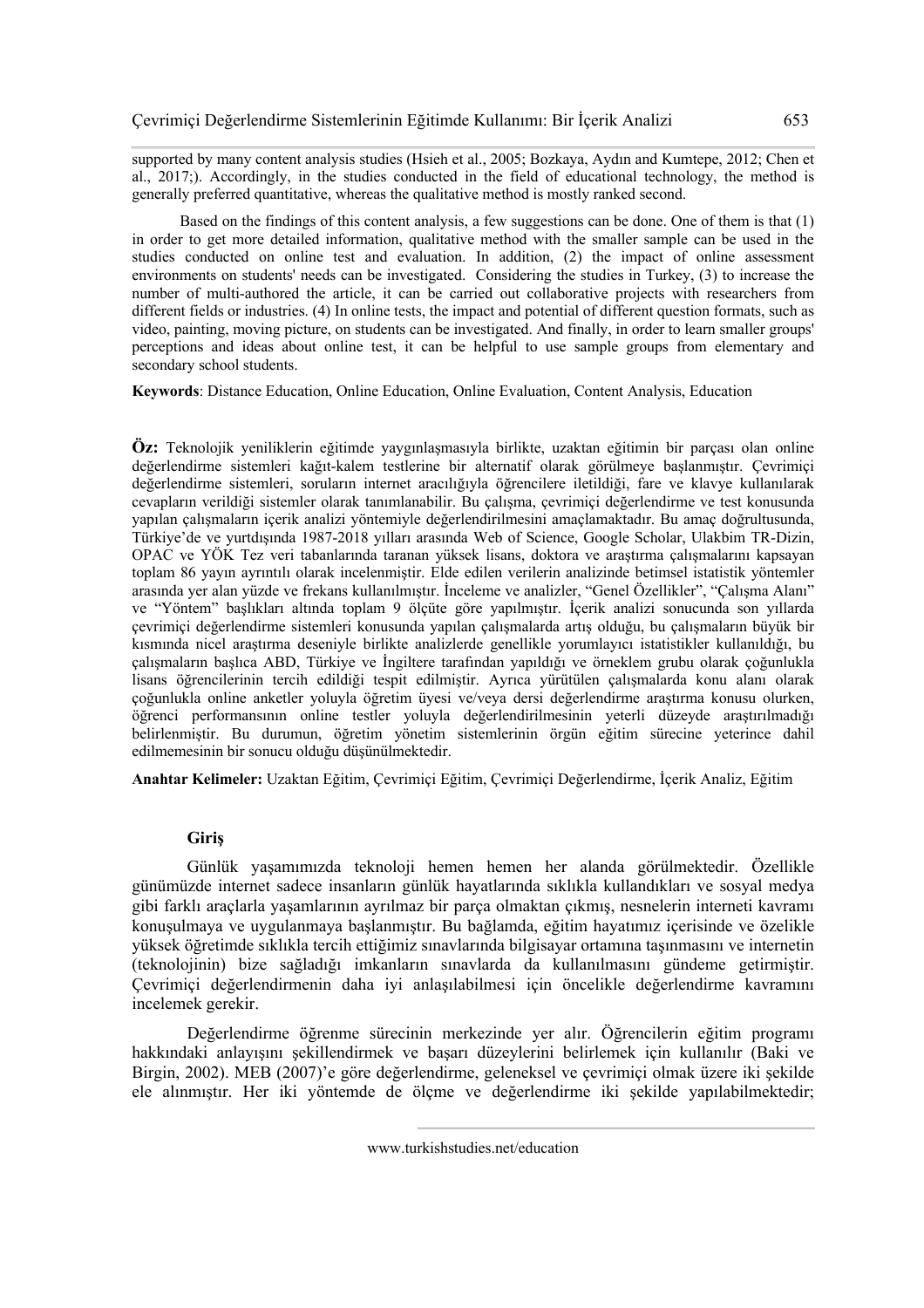Geleneksel ölçme ve değerlendirme yöntemleri, alternatif ölçme ve değerlendirme yöntemleri. Geleneksel değerlendirme; yazılı, boşluk doldurma, çoktan seçmeli, doğru yanlış, kısa yanıtlı, eşleştirme ve sözlü sınavları içermektedir. Alternatif değerlendirme ise performans ödevleri, proje, portfolyo (ürün dosyası), rubrik (puanlama anahtarı), kontrol listeleri, öz değerlendirme, akran değerlendirme, grup değerlendirme, drama, gösteri, kelime ilişkilendirme ve kavram haritaları gibi öğrenci merkezli teknikleri içerir. Buna göre, sınav (geleneksel ya da alternatif olabilir) eğer bilgisayar ortamında sunuluyor ve yapılıyorsa yani bilgisayar, sınavda soruların gösterilmesinde, kaydedilmesinde, izlenmesinde ve cevapların yüklenmesinde kullanılıyorsa bu sınav "web tabanlı ya da online sınav" olarak adlandırılmaktadır (Karakaya, 2001). Ancak çevrim içi değerlendirme konusunu detaylandırmadan önce online test ve değerlendirme yöntemleri ve öğrenme yönetim sistemlerini de içine alan uzaktan eğitim kavramına değinmek faydalı olacaktır.

Genellikle online eğitim olarak ta bilinen uzaktan eğitim, nüfus artışı sebebi ile artan eğitim maliyetinin düşürülmesi, değişen ve gelişen dünyaya ayak uydurabilmek ve eğitime katkı sağlamak amacı ile geliştirilen sistemler bütünüdür (Bülbül, Tuğtekin, İliç, Kuzu ve Odabaş, 2016; Özbay, 2015). Uzaktan Eğitim programları, öğrenciyle eğitsel kaynaklar arasında bağlantı kurarak eğitimi gerçekleştiren sistemlerdir (Gülnar, 2014). İnternet destekli öğretim, uzaktan eğitimde yaygın olarak kullanılan bir yöntemdir (Torkul ve arkadaşları, 2005). Işık ve Yağcı (2012)'ya göre bu yöntem, örgün eğitime alternatif olarak düşünülmüştür. Öğrenci merkezlidir, zaman sınırı yoktur ve herkes kendi hızında öğrenebilir (Duran, Önal ve Kurtuluş, 2006). Uzaktan eğitim uygulamaları, öğrencilerin ilgileri, yetenekleri, öğrenim düzeylerine göre çeşitli öğrenme yöntemleri oluşturmak, eğitim engeli bulunan bireylerin eğitim ihtiyaçlarını karşılamak ve bireysel (kendi öğrenme hızlarına göre) öğrenmelerini sağlamak amacı ile geliştirilen bir uygulamadır (Çetin, 2010).

Uzaktan eğitim, öğretim sürecine doğrudan ve dolaylı olmak üzere iki şekilde katkı sağladığı söylenebilir. Buna göre uzaktan eğitim, (1) örgün eğitimdeki zaman ve mekân sınırlılığı, (2) eğitici sayısının kısıtlı olması, (3) okullarda eğitim görme zorluğu, (4) kaynak sınırlılığı, (5) herkese ulaşamama gibi sorunlara çözüm üreterek eğitime doğrudan katkı sağlarken. Aynı zamanda geleneksel eğitime de görüntü, ses, grafik ve çoklu ortamların etkin bir şekilde, tekrar ve tekrar kullanılmasını sağlayarak da dolaylı şekilde destek vermektedir. Ancak Türkoğlu (2003)'na göre uzaktan eğitimin bahsedilen katkıları sağlaması, öğrenme ve öğretme süreçlerinin, alt yapının, finansman ve ilgili kurumların dikkate alınması ve bütün süreçlerin birlikte değerlendirilmesi ile mümkündür.

Uzaktan eğitimde yürütülen derslerin değerlendirilmesinde kullanılan çevrimiçi değerlendirme, öğrenmenin çevrimiçi ortamda değerlendirilmesi yöntemidir (Bozkurt ve Tekedere, 2013). Karakaya'ya (2001) göre çevrimiçi sınavlar, bilgisayar, telefon, tablet ya da başka bir cihaz aracılığıyla herhangi bir iletişim sisteminden, sunucudaki soruların istemciye aktarılması ve cevaplarında istemciden sunucuya aktarılmasıdır. Teknolojinin gelişmesiyle öğrencinin, öğrenme yeterliliklerinin internet aracılığıyla ölçülmesi de denilebilmektedir. Çevrimiçi değerlendirmeler, uzaktan eğitim sistemi üzerinden ulaşılabilen bir soru havuzu ile çoğunlukla geleneksel değerlendirme yöntemleri kullanılarak anında sınav ve sonrasında öğrenciye detaylı ya da özet dönüt sağlayarak yapılabilmektedir.

Çevrimiçi değerlendirmelerin çeşitli avantajları ve dezavantajları bulunmaktadır (Tablo 1). Shuey'e göre çevrimiçi sınavların sınırlılıkları; bilgisayar ve internet erişimi, güvenirlik, sınavda kopya çekmenin engellenememesi, sınava öğrencinin kendisinin girip girmediğinin kontrolü ve iletişim sorunu örnek olarak gösterilmektedir (Shuey'den aktaran Yağcı, 2011). Diğer taraftan, çevrimiçi sınavlarda, aynı soru havuzundan her bir öğrenciye farklı sorular teker teker yönlendirilerek ve çeşitli soru şekilleri ile kısmi değişiklikler yapılarak, soru alma-verme, kopya çekme gibi durumlar önlenebilmektedir (Yılmaz, 2016). Ayrıca çevrimiçi değerlendirmeler kullanışlı ve rahattır, zaman ve mekan açısından kolaylık ve anında geri dönüt imkanı sağlar

Turkish Studies - Education, 15(2)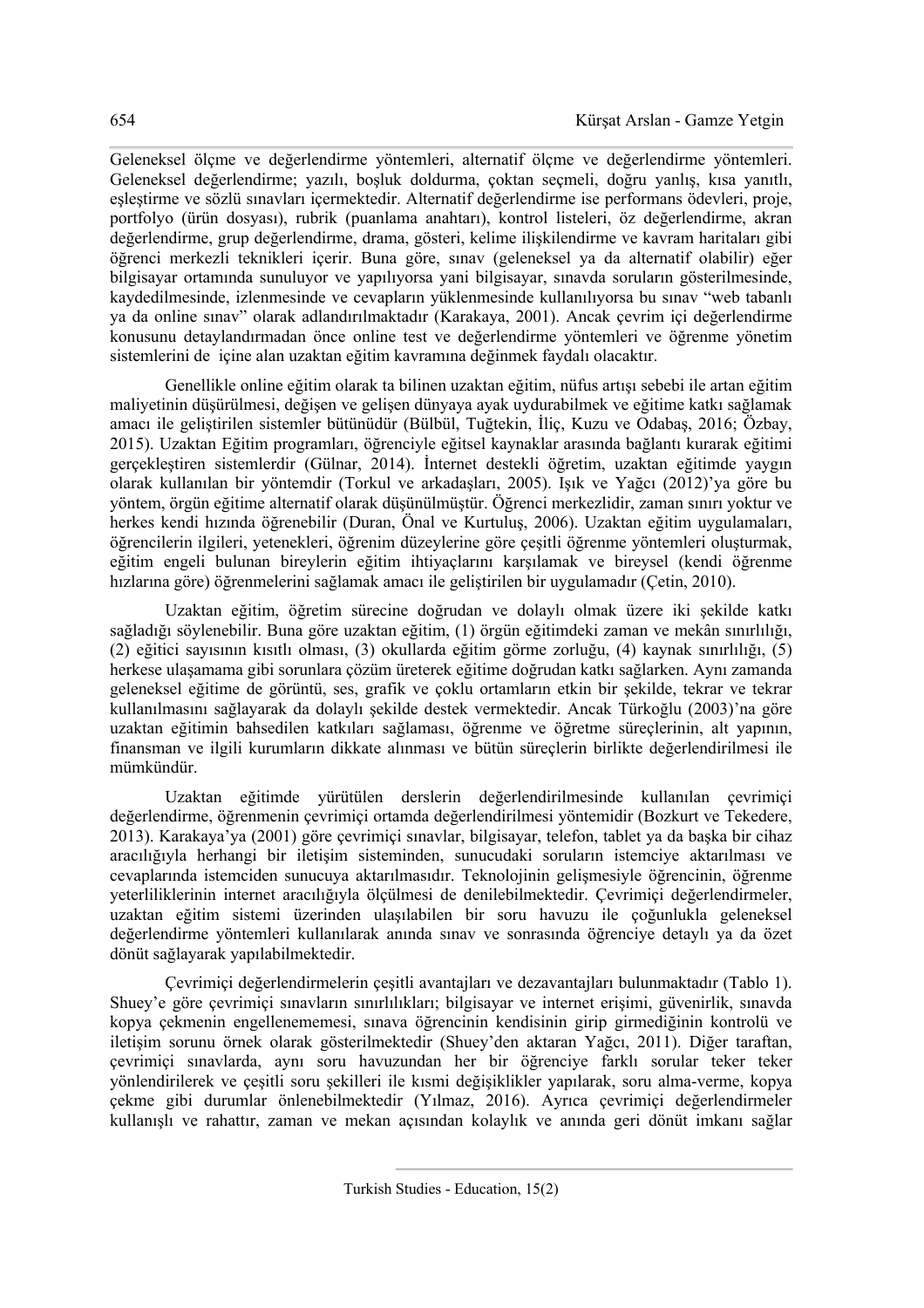(Bozkurt ve Tekedere, 2013; Hoşgörür ve Adnan, 2017). Yapılacak iyi bir çevrimiçi değerlendirme sisteminde çevrimiçi sınavlar yapılabilir ve sonuçların hesaplanması sistem tarafından otomatik olarak gerçekleştirilebilir (Callı, Torkul, Taşbaşı, 2003). Buda öğretmene değerlendirme süresini farklı etkinliklerle doldurma imkanı sağlarken öğrenciye de cevaplarını anında kontrol etme ve hataları hızlıca düzeltme olanağı verir (Hoşgörür ve Adnan, 2017).

**Tablo1:** Çevrimiçi Değerlendirme Sistemlerinin Fayda ve Sınırlılıkları

| Faydalı                       | Sınırlılıkları                              |
|-------------------------------|---------------------------------------------|
| $H_{1Z}$                      | Güvenirlik                                  |
| Zaman                         | Haberleşmede tutarsızlık.                   |
| Maliyet                       | Bilgisayar ve internet erişim<br>$\bullet$  |
| Grafik ses ve görüntü desteği | sorunları                                   |
| Anında geri dönüt             | Online sinavlarin her bilgi ve<br>$\bullet$ |
| Çok sayıda kişiye ulaşım      | beceriye ölçmede uygun                      |
| Tekrar                        | olmaması                                    |
| Soru havuzu                   | Kopyanın bütünüyle<br>$\bullet$             |
| Öğrenci takibi                | engellenememesi                             |

Alanyazında yapılan çalışmalar incelendiğinde, eğitimde online değerlendirmelerin iki şekilde kullanıldığı belirlenmiştir. Bunlardan birincisi, online testlerin doğrudan bir sınav aracı olarak dönem sonunda ya da ortasında öğrenci performansını belirlemek için kullanılması yöntemidir. Bir diğer ise online değerlendirmelerin dönem sonunda çoğunlukla üniversitede olmak üzere dersi veya dersi veren öğretim üyesini değerlendirme biçimindedir.

Çevrimiçi değerlendirme yönteminin ders değerlendirmede kullanılmasına ilk örnek Woodward (1998) tarafından yapılan çalışma gösterilebilir. Bu çalışmada ilk kez geleneksel ve online ders değerlendirme yöntemleri karşılaştırılmış ve elde edilen bulgular, hem değerlendirme hem cevap oranları açısından bu iki yöntem arasında istatistiksel olarak anlamlı bir farklılık göstermemiştir. Diğer taraftan son dönemlerde gerçekleştirilen bazı çalışmalarda ise online ders değerlendirmelerinde geleneksele göre cevap oranlarının daha düşük, cevap yoğunluğunun daha yüksek olduğu tespit edilmiştir. Örneğin, Guder ve Malliaris (2013), çevrimiçi değerlendirmeler de düşük cevap oranlarının nedenlerini araştırdığı çalışmasında öğrencilerin fakültede gördükleri eğitimin (hem lisans hem yüksek lisans) bu cevap oranlarında etkili olduğu sonucuna varmıştır. Ayrıca Guder ve Malliaris (2010) yaptıkları bir diğer çalışmada, çevrimiçi ve kağıt kalem değerlendirmelerde eğitmen ve ders notları açısından bir farklılık gözlenmezken, çevrimiçi değerlendirmelere kağıt kalem değerlendirmelerden daha düşük yanıt verildiği ve açık uçlu cevaplarda önemli farklılıklar olduğu sonucuna ulaşmışlardır.

Chapman ve Joines (2017), çevrimiçi değerlendirmelere verilen cevap oranının düşük olması ve nasıl arttırılması ile ilgili yürüttüğü çalışmada yanıt verme oranı yüksek olan eğitmenlerin uygulamalarını incelemiş ve cevap oranlarını başarılı bir şekilde arttırmak için en yaygın stratejilerin;

• "Değerlendirmede geribildiriminin önemini ve gelecekteki dersleri geliştirmek için nasıl kullanılacağını tartışmak"

• "Öğretim elemanı ve öğrenciler arasındaki karşılıklı saygıyı yansıtan bir sınıf kültürü oluşturmak" olduğu sonucuna ulaşmıştır (s. 57).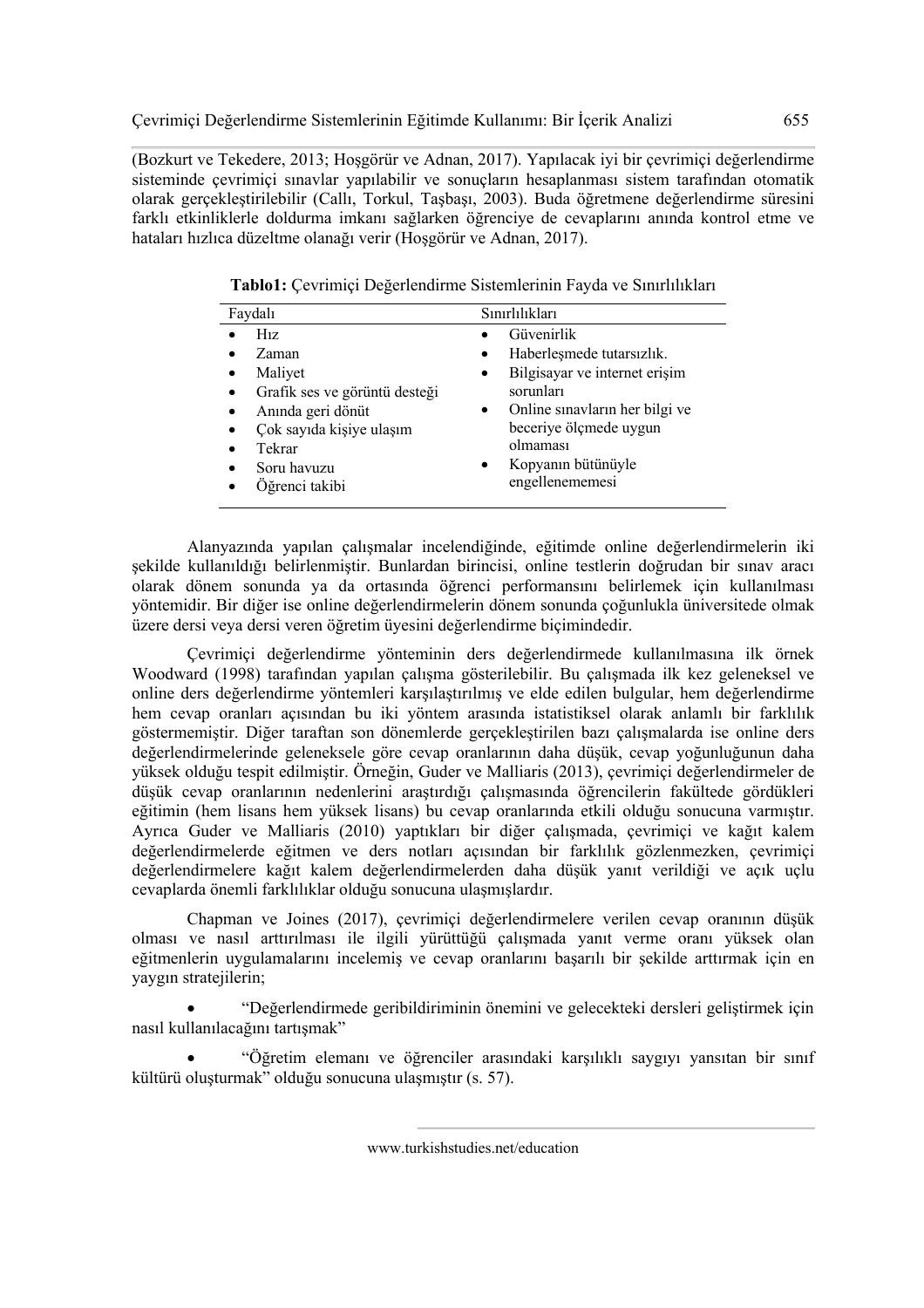Çevrimiçi değerlendirme yönteminin öğrencilerin ders başarısı, tutumları, ve demografik özellikleri yönünden etkisine bakıldığında ise, Fyfe ve diğerleri (2014) değerlendirme yönteminin öğrencilerin başarısı üzerine olumlu ya da olumsuz bir etkisi olmadığını bu yüzden bilgisayarlı veya online değerlendirmenin sağladığı avantajlar bakımından geçerli ve kabul edilebilir bir yöntem olduğunu belirtmiştir. Diğer yandan, Groen ve Herry (2017) tarafından yürütülen bir araştırmada, çevrimiçi ve kağıt-kalem değerlendirme karşılaştırılmış ve puanların değerlendirme yöntemine, cinsiyete, yaşa, lisans düzeylerine ve çalışma yılına göre farklılık gösterdiği ortaya konulmuştur. Ancak literatürde demografik özellikler bakımından yapılan çalışmalar her zaman tutarlı olmamıştır. Örneğin, bazı çalışmalarda değerlendirme yöntemlerine göre cinsiyet ve öğrenci başarısı arasında bir ilişki bulunamamıştır (Clariana and Wallance, 2002; Alexander et al., 2001).

Nulty (2008)'in yaptığı çalışmada öğrencilerin çevrimiçi ortamları biliyor olması, çevrimiçi değerlendirmelerde kendilerini daha rahat hissetmesine ve olumlu sonuçlar çıkarmasına sebep olduğu belirtilmiştir. Heilman ve Matsuzaki (2009)'ye göre ise çevrimiçi değerlendirmeler tereddütlü ve sessiz öğrencilere, bilgilerini daha kolay ifade etme imkanı sağlayabilmektedir. Bu bağlamda, gelecekte değerlendirme yöntemleri açısından büyük bir yere sahip olabilecek çevrimiçi değerlendirmenin bugün için mevcut durumunun ortaya konulması ve genel olarak çalışmaların ne yönde ilerlediğinin belirlenmesi önemlidir. Mevcut araştırma kapsamında çevrimiçi değerlendirme sistemlerine yönelik yapılan çalışmaların alan yazındaki durumu ve eğitim alanında ne şekilde kullanıldığının belirlenmesi amaçlanmıştır. Bu çalışma kapsamında aşağıda belirtilen altı araştırma sorusuna cevap aranmaya çalışılmıştır.

- Çevrimiçi değerlendirmelerin kullanımına yönelik gerçekleştirilen çalışmaların
- o (1) Yıllara göre
- o (2) Yayınlandığı ülkelere göre
- o (3) Yazar sayısına göre
- o (4) Araştırma konusuna göre
- o (5) Çalışmanın yöntemine göre
- o (6) Veri toplama araçları ve örneklemine göre dağılımı nasıldır?

# **Yöntem**

Online test ve değerlendirme yöntemlerinin mevcut durumunun ve eğitimde kullanımının incelendiği bu çalışma, metin analizi olarak da bilinen içerik analizi yöntemi kullanılarak gerçekleştirilmiştir. İçerik analizi basitçe yazılı metinlerin toplanması, özetlenmesi, analiz edilmesi ve raporlanması süreci olarak tanımlanmaktadır (Cohen, Manion ve Morrison, 2007). Bu yöntem toplumsal davranışı etkilemeden gerçekleştirilebilen (non-obtrusive) bir araştırma yöntemidir (Berelson, 1952). Bu çalışmada içerik analizi, farklı çalışmaların bir araya getirilerek çeşitli kavram ve başlıklar altında incelenmesini ve okuyucuya belli temalar altında sunulmasını içermektedir. Bu kapsamda, 1987-2018 yılları arasında Türkiye de ve yurtdışında çeşitli dergilerde yayınlanmış ve tam metnine ulaşılmış makalelerin belli özelliklerine göre incelenmesi planlandığından içerik analizi yöntemi bu çalışma için uygun bulunmuştur.

# *Veri Kaynakları/Örneklem*

Çalışmada amaca uygun örneklem yöntemi kullanılmıştır. Online değerlendirme ya da online test konusunda yapılan ilk çalışmanın 1987 yılında yapıldığı belirlendiği için, bu çalışmanın verileri 1987-2018 yılları arasında Web of Science, Google Scholar, TR Dizin, OPAC, YÖK Tez, Ulakbim ve Tübitak veritabanında taranan ve tam metnine ulaşılabilen makale ve tezlerin taranmasıyla elde edilmiştir. İlgili veri tabanlarında makalelere ulaşmak için "online test", "online evaluation", "çevrimi değerlendirme", "çevrimiçi test", "computerized test", "computerized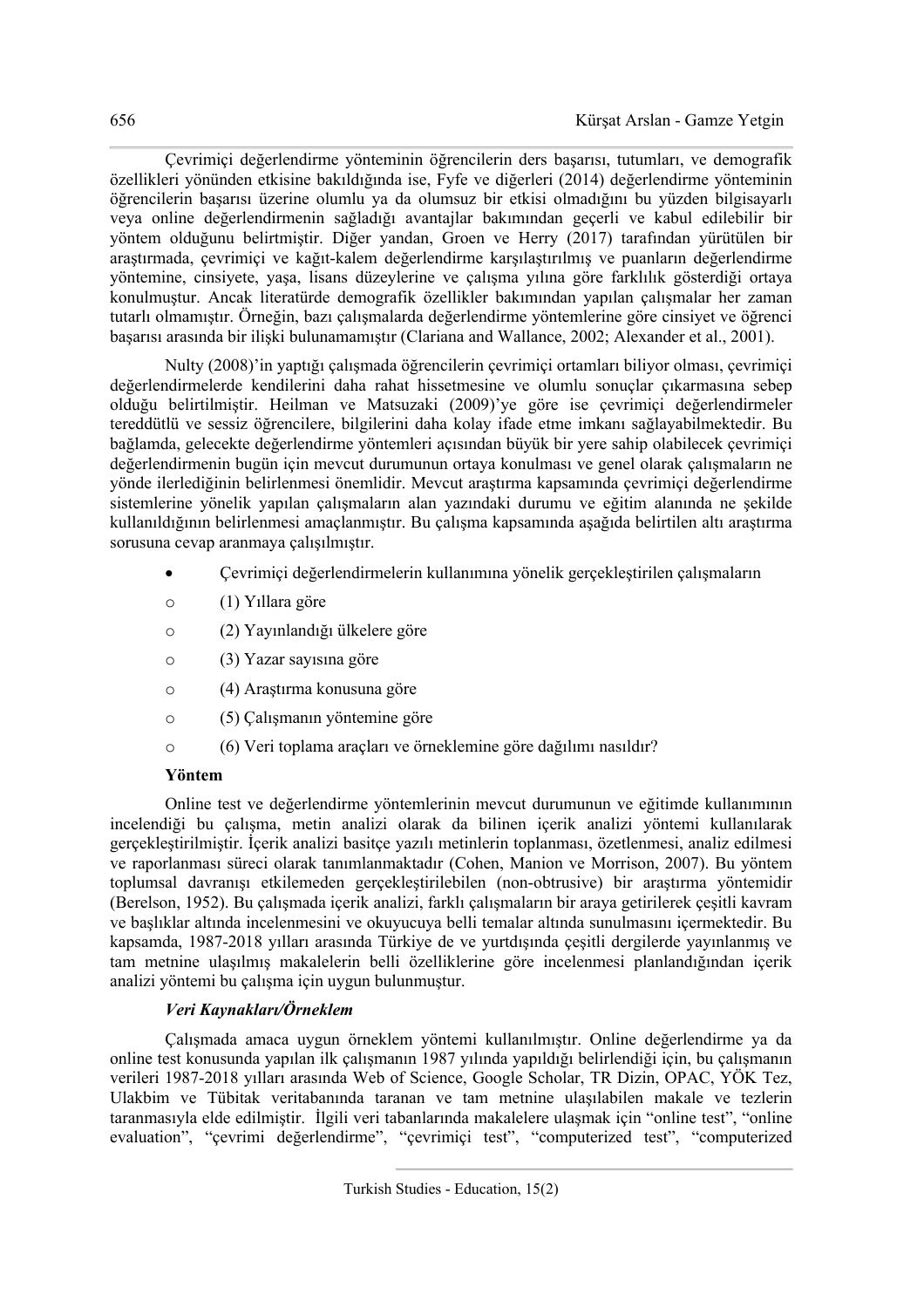evaluation", "çevrimiçi ölçme", "computer-based evaluation" anahtar kelimeleri kullanılmıştır. Bu bağlamda toplam 113 makale ve 21 bildiriye ulaşılmıştır. Ancak bu çalışmalardan bazıları başlıkta ya da özette belirtilmesine rağmen içerik olarak online değerlendirme ile doğrudan ilişkili bulunmadığından analiz sürecinden önce çalışmadan çıkarılmıştır. Sonuç olarak alanyazında önemli kabul edilen dergilerde yayınlanmış ya da taranmış ve doğrudan online değerlendirme ve test ile ilgili 78 makale ve 8 tez ayrıntılı incelenmek üzere araştırmaya dahil edilmiştir.

### *Verilerin Analizi*

Mevcut araştırmada içerik analizine tabi tutulan veriler betimsel istatistiki yöntemler kullanılarak çözümlenmiştir. Çalışma kapsamında makalelerin sistematik olarak belirlenmesi ve değerlendirilmesi için bir kodlama sistemi geliştirilmiştir. Bu sistem araştırmacılar tarafından manuel olarak yapılmıştır. Bu kodlama siteminde makaleler temel olarak üç bölümde incelenmiştir: (1) Genel özellikler, (2) Çalışma alanı ve (3) Yöntem. Genel özellikler bölümde, çalışmanın adı, yazarları, yazar sayısı, yapıldığı yıl, ülke, dergi bilgileri yer alırken çalışma alanı başlığı altında araştırma konusu ve uygulama alanı belirlenmiştir. Yöntem olarak adlandırılan üçüncü bölümde ise araştırma yöntemi, veri toplama araçları, örneklem ve son olarak veri analiz yöntemleri kaydedilmiştir.

Çalışmanın geçerlilik ve güvenirlik boyutunda çalışmanın yazarları tarafından öncelikle Microsoft Office uygulamalarından Excel programı kullanılarak yukarıda belirlenen alanlar doğrultusunda bir Excel Form hazırlanmış ve özellikle yöntem bölümü altındaki bütün alanlar için veri girdi listeleri oluşturulmuştur. Böylece, makaleler incelenirken özelliklerin herhangi bir şekilde yanlış girilmemesi ve bir standardın oluşturulması sağlanmıştır (Şekil 1). Yöntem bölümünde yer alan veri girdi listeleri bir örnek olarak Tablo 2'de detaylarıyla sunulmuştur.

|                       | <b>I ADIO 2.</b> IVIANAIC DUGUILIIUIIIIIIU EXUU FUIIIIU UIIUI EISIUIUII |  |
|-----------------------|-------------------------------------------------------------------------|--|
| Veri toplama Araçları | Gözlem                                                                  |  |
|                       | Görüşme Formu                                                           |  |
|                       | Başarı Testleri                                                         |  |
|                       | Tutum/Algı/Kişilik/Yetenek Testler                                      |  |
|                       | Anket/Ölçek                                                             |  |
|                       | Dokümanlar                                                              |  |
|                       | Alternatif değerlendirme araçları                                       |  |
| Araştırma yöntemi     | Nicel                                                                   |  |
|                       | Nitel                                                                   |  |
|                       | Karma                                                                   |  |
| Örneklem              | İlköğretim                                                              |  |
|                       | Ortaöğretim                                                             |  |
|                       | Lise                                                                    |  |
|                       | Lisans                                                                  |  |
|                       | Yükseklisans                                                            |  |
|                       | Öğretmenler                                                             |  |
|                       | Yöneticiler                                                             |  |
|                       | Veliler                                                                 |  |
|                       | Öğretim Elemanları                                                      |  |

**Tablo 2:** Makale Değerlendirme Excel Formu Girdi Listeleri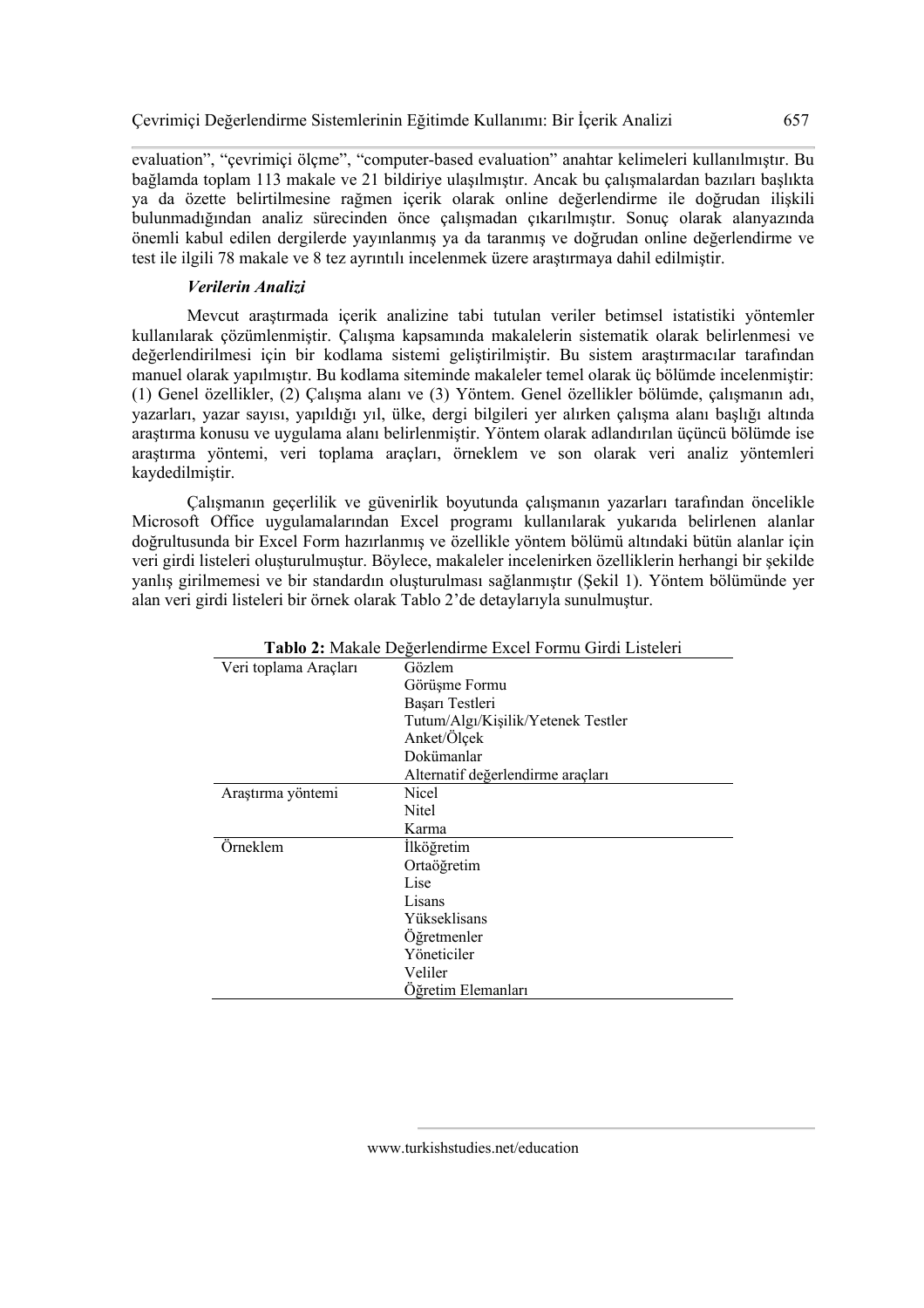|              | $\sim$              | $\sim$        |       |            |      | $\overline{\phantom{a}}$<br>-- |              |                                                                                                     | <b>COL</b>  | $\sim$<br><b>Links</b> |                                | -        |
|--------------|---------------------|---------------|-------|------------|------|--------------------------------|--------------|-----------------------------------------------------------------------------------------------------|-------------|------------------------|--------------------------------|----------|
| $\mathsf{C}$ | D                   | E             | F.    | G          | H    |                                |              | K.                                                                                                  |             | M                      | N                              | $\circ$  |
|              |                     |               |       |            |      | Genel Özelikler                |              |                                                                                                     |             | Yöntem                 |                                | Bulgular |
|              | <b>Yazar Sayısı</b> | Yapıldığı Yıl | Dergi | Konu Alanı | Ülke | Adı                            | veri toplama | örneklem                                                                                            | veri analiz | yöntem                 | <b>Future Studies Bulgular</b> |          |
| Makale       |                     |               |       |            |      |                                |              |                                                                                                     |             |                        |                                |          |
|              |                     |               |       |            |      |                                |              | iköğretim<br>Ortaöğretim<br>Lise<br>Lisans<br>yükseklisans<br>Öğretmenler<br>Yöneticiler<br>Veliler | $\lambda$   |                        |                                |          |
|              |                     |               |       |            |      |                                |              |                                                                                                     |             |                        |                                |          |

**Şekil 1:** Makale Değerlendirme Formu

Bilgisayar ve Öğretim Teknolojileri alanında doktora derecesine sahip iki yazar çalışma için toplanan makalelerden rasgele yaklaşık 20 makaleyi yukarıda hazırlanan formu kullanarak değerlendirmişlerdir. Değerlendiricilerin bütün kategoriler altında eşleşen her cevabı için 1 eşleşmeyen cevapları için 0 değeri verilmiştir. Bu değerlendirmeler arasındaki iç tutarlılığı belirlemek için Cohen's Kappa statistics kullanılmıştır. Analizler sonucunda, her bir makale için kodlayıcılar arasında anlaşma puanlarının 0.71 ile 0.93 arasında değiştiği belirlenmiştir. Cohen's Kappa değerleri 0.01–0.20 arası "yok", 0.21–0.40 arası "düşük", 0.41– 0.60 "orta", 0.61–0.80 arası "iyi" ve 0.80 üzeri mükemmel olarak yorumlanmaktadır (Marston, 2010). Buna göre, bu çalışmadan elde edilen Kappa değerleri yüksek olarak kabul edilebilir.

### *Sınırlılıklar*

• Çalışma Google Scholar, Tübitak Ulakbim, TR Dizin, Opac ve Yök Tez veritabanları ile sınırlı tutulmuştur.

• Çalışmaya 1987-2019 yılları arasında yalnızca tam metnine ulaşılabilen bütün araştırmalar dâhil edilmiştir.

# **Bulgular**

Çevrimiçi değerlendirme ve test konusunda alanyazındaki durumunun belirlenmesi ve eğitim alanında bu çalışmaların ne şekilde oluşturulduğunun ortaya konulması amaçlanan çalışmada, ilgili veri tabanlarından elde edilen bulgular, araştırma sorularına göre aşağıda sırasıyla sunulmuştur.

### *Yıllara Göre Online Değerlendirme Konusunda Yapılan Çalışmalar*

Veri analiz sürecinde "genel özellikler" altında yer alan "çalışmanın yapıldığı yıl" verisine dayanarak yıllara göre çevrimiçi değerlendirmelerin eğitimde kullanımına yönelik yapılan çalışmalar aşağıdaki tabloda detaylarıyla sunulmuştur (Tablo 1). Tablo 1 incelendiğinde, 2000'li yıllardan itibaren online değerlendirme konusunda yapılan çalışmalarda görece bir artış olduğu görülmüştür. Ancak bu artışın her geçen yıl artmadığı, yıllar için de azalan artan şekilde ilerlediği belirlenmiştir. Ayrıca, en çok makalenin 2002, 2012, 2016 yıllarında ve her bir yıl için toplam 7 adet yayın yapıldığı elde edilen diğer bir bulgudur.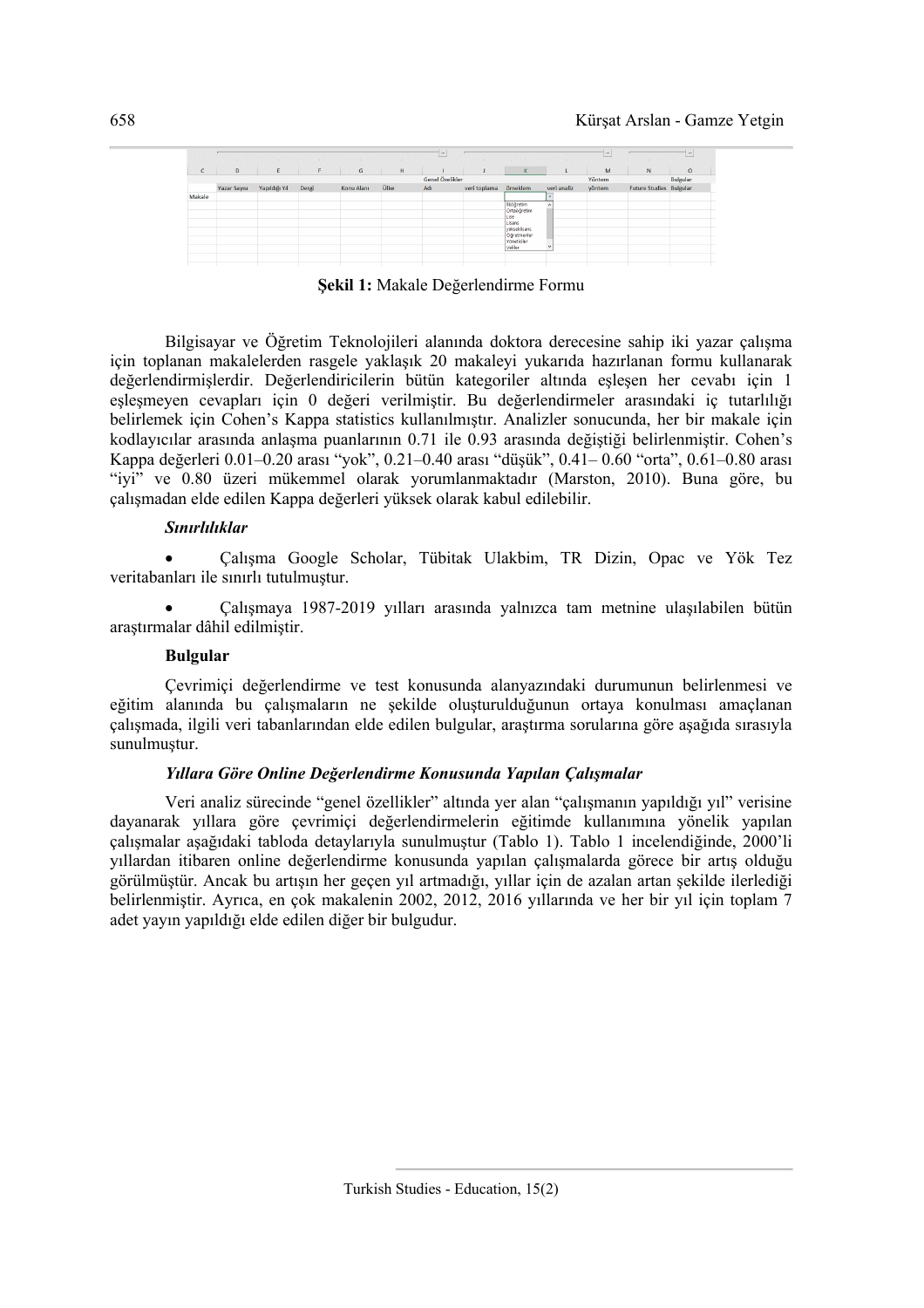| Yayın yılı | Sıklık                                          | Yüzde  |
|------------|-------------------------------------------------|--------|
| 1987       | 1                                               | 1,2    |
| 1990       | $\mathbf{1}$                                    | 1,2    |
| 1996       | $\overline{4}$                                  | 4,7    |
| 1999       | $\mathbf{1}$                                    | 1,2    |
| 2000       | $\mathbf{1}$                                    | 1,2    |
| 2001       | $\overline{c}$                                  | 2,3    |
| 2002       | $\overline{7}$                                  | 8,1    |
| 2003       | $rac{2}{5}$                                     | 2,3    |
| 2004       |                                                 | 5,8    |
| 2005       | $\overline{4}$                                  | 4,7    |
| 2006       | 6                                               | 7,0    |
| 2007       |                                                 | 5,8    |
| 2008       | $\frac{5}{3}$<br>$\frac{3}{3}$<br>$\frac{3}{5}$ | 3,5    |
| 2009       |                                                 | 3,5    |
| 2010       |                                                 | 3,5    |
| 2011       |                                                 | 5,8    |
| 2012       | $\overline{7}$                                  | 8,1    |
| 2013       | 3                                               | 3,5    |
| 2014       | $\overline{4}$                                  | 4,7    |
| 2015       | $\overline{4}$                                  | 4,7    |
| 2016       | $\boldsymbol{7}$                                | 8,1    |
| 2017       | 5                                               | 5,8    |
| 2018       | $\overline{3}$                                  | 3,5    |
| Toplam     | 86                                              | 100,00 |

**Tablo 3:** Yıllara Göre Yayınlanan Makale Sayısı (N=86)

Diğer taraftan bu çalışma için ortaya çıkan yıl aralığı uzun olduğundan çalışmaların 5 yıllık periyotlarla sunulmasının verilerin daha okunabilir olmasına imkan sağlayacağı düşünülmüştür. Buna göre, aşağıdaki grafik (Şekil 2) incelendiğinde, online değerlendirme konusunda yıllara göre artış daha net bir şekilde görülmektedir. 2017 ile 2018 yıllarında ise toplam 8 çalışma yapıldığı ve artma trendine bağlı olarak bu sayının ilerleyen yıllarda artacağı öngörülmektedir. Sonuç olarak online test veya değerlendirme konusunun eğitim alanında yavaşta olsa artarak devam ettiği söylenebilir.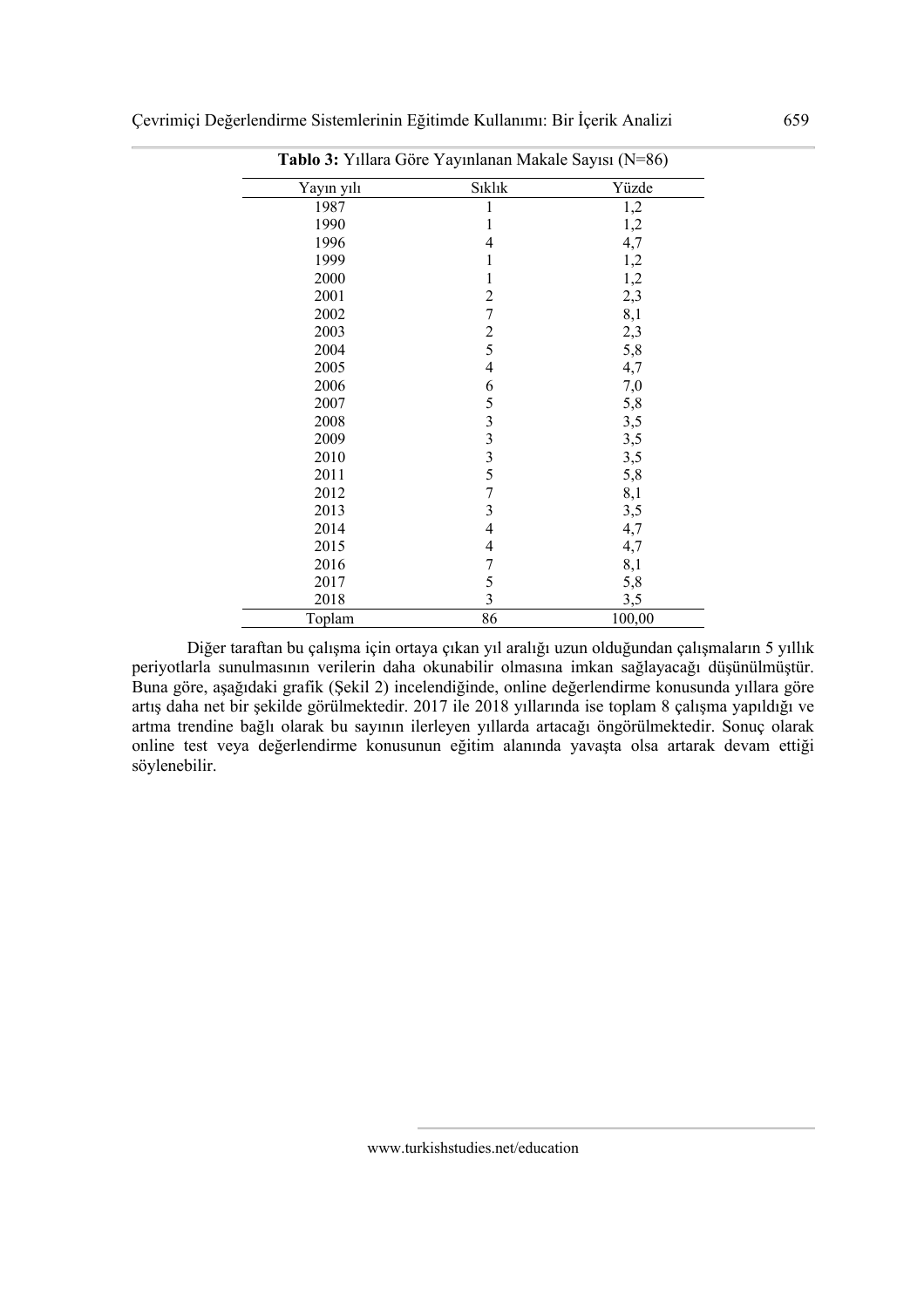

**Şekil 2:** Çalışmalarının Yıllara Göre Dağılımı (5 Yıllık Periyotlarla)

### *Yapıldığı Ülkelere Göre Çevrimiçi Değerlendirmeler*

Makalelerin ülkelere göre dağılımı analiz edildiğinde, 1987 ve 2018 dönemi içerisinde toplam 17 farklı ülkede online değerlendirme konusunda çalışma yapıldığı, ancak "Diğer" kategori altında toplanan Almanya, Avusturalya, Fas, İsrail, İtalya, Kanada, Lüksemburg, Nijerya, Romanya, Sırbistan, ve Yunanistan'ın aralarında bulunduğu ülkelerde sadece bir yayın tespit edilmiştir. Yapılan çalışmaların büyük bir kısmının (n=34) ABD tarafından yürütüldüğü, diğer taraftan Türkiye'nin belirlenen dönemde 27 makale ile bu alanda ikinci sırada yer aldığı görülmüştür.





# *Yazar Sayısına Göre Online Değerlendirmeler*

Bu araştırma sorusunun oluşturulmasının temel gerekçesi, eğitim teknolojileri alanında yapılan çalışmaların daha çok farklı teori ve uygulamadan beslenen çok disiplinli bir yapıya dönüşmesidir. Bu sebeple, farklı alan ve uzmanlık gruplarından araştırmacılar artık daha fazla ortak araştırmanın içinde yer almaktadırlar. Özellikle online değerlendirme gibi bir konuda, bilgisayar mühendisleri, eğitim teknologları, ölçme ve değerlendirme alan uzmanları gibi farklı alanlardan araştırmacıların bir arada çalışma olanağı bulması beklenen bir durumdur.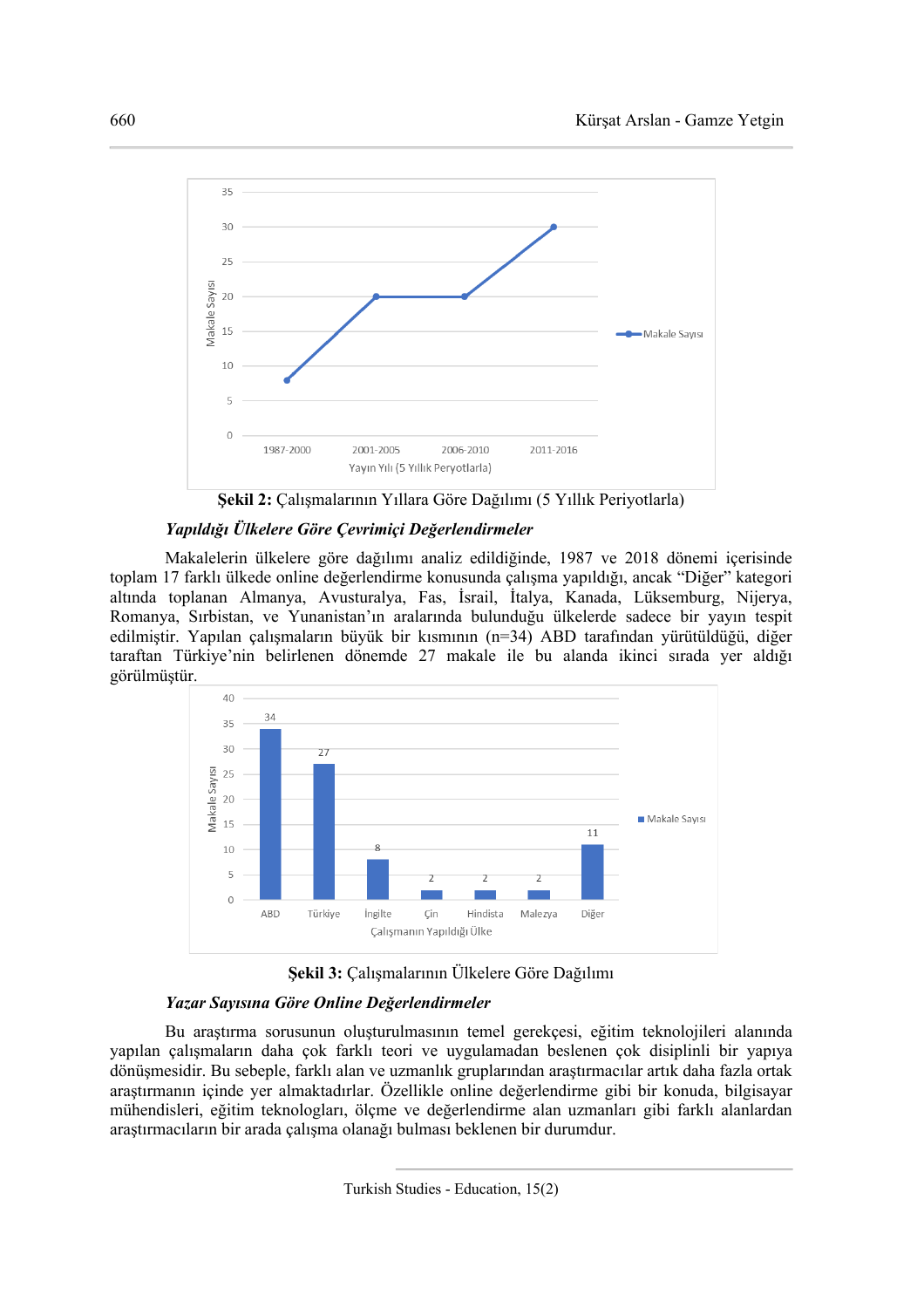Tablo 4 incelendiğinde, çok ve tek yazarlı makalelerin genel olarak dağılımları görülmektedir. Buna göre, online değerlendirme veya test konusunda yapılan çalışmaların çoğunlukla 2 ya da daha fazla yazarlı tercih edildiği görülmektedir. Ancak genel dağılım, yaklaşık %65'lik bir oranla makalelerin 2 veya 3 yazarlı olarak ortaya çıktığını göstermektedir. Tek yazarlı makaleler ise, genel toplama %16'lik bir katkı sağlamaktadır.

| Yazar Sayısı                                                      | <b>S</b> ıklık | Yüzde |  |  |
|-------------------------------------------------------------------|----------------|-------|--|--|
| $1*$                                                              | 16             | 20,5  |  |  |
|                                                                   | 31             | 39,7  |  |  |
|                                                                   | 21             | 26,9  |  |  |
|                                                                   |                | 6,4   |  |  |
|                                                                   |                | 5,1   |  |  |
|                                                                   |                | 1,3   |  |  |
| Toplam                                                            | 78             | 100   |  |  |
| * Bu analiz için doktora ya da yüksek lisans tez çalışmaları veri |                |       |  |  |
| setinden çıkarılmıştır.                                           |                |       |  |  |

**Tablo 4:** Makale Başına Toplam Yazar Sayısı (n=78)

Bu dağılım yıllara göre incelendiğinde ise (Tablo 5) , 2011-2016 yılları arasında tek yazarlı makale sayısında bir sıçrama olmasına rağmen, 2 yazarlı makale sayısının her yıl düzenli olarak arttığı söylenebilir. Bir diğer deyişle, eğitim teknolojisi alanında ortak araştırmalar yıllar içerisinde çoğunlukla 2 veya 3 yazarlı olmak üzere artış göstermektedir.

|                                                                            | Yazar Sayısı |  |  |        |
|----------------------------------------------------------------------------|--------------|--|--|--------|
| Yıl Aralığı                                                                |              |  |  | Toplam |
| 1987-2000                                                                  |              |  |  |        |
| 2001-2005                                                                  | $\theta$     |  |  | 19     |
| 2006-2010                                                                  |              |  |  | 18     |
| 2011-2016                                                                  |              |  |  | 29     |
| 2017-2018                                                                  | $\theta$     |  |  |        |
| Toplam                                                                     |              |  |  |        |
| * Bu analiz için doktora ya da yüksek lisans tez çalışmaları veri setinden |              |  |  |        |
| cikarilmistir.                                                             |              |  |  |        |

**Tablo 5:** Yazar Sayısı ve Yılın Çapraz Tablolandırılması (n=78)

Yazar sayısına ülkelere göre bakıldığında ise, sonuçlar aşağıdaki gibi oluşmuştur (Şekil 4). Bu durum Türkiye'deki araştırmacıların çoğunlukla tek (n=10) ve iki yazarlı (n=14) yayın yapmayı tercih ettiğini ortaya koymuştur. Ancak Türkiye için yıllara göre yazar durumuna bakıldığında (Şekil 4-1) tek ve iki yazarlı çalışmaların son yıllarda büyük bir ivme kazandığı, üç ve üzeri yazarlı çalışmaların neredeyse hiç tercih edilmediği belirlenmiştir. Diğer taraftan, ABD ve İngiltere'de yazar sayısı çoğunlukla üç ve üzeri arasında tercih edildiği (Şekil 4-2) ve Türkiye'deki durumun aksine tek yazarlı makale sayısının yıllar içerisinde azaldığı söylenebilir.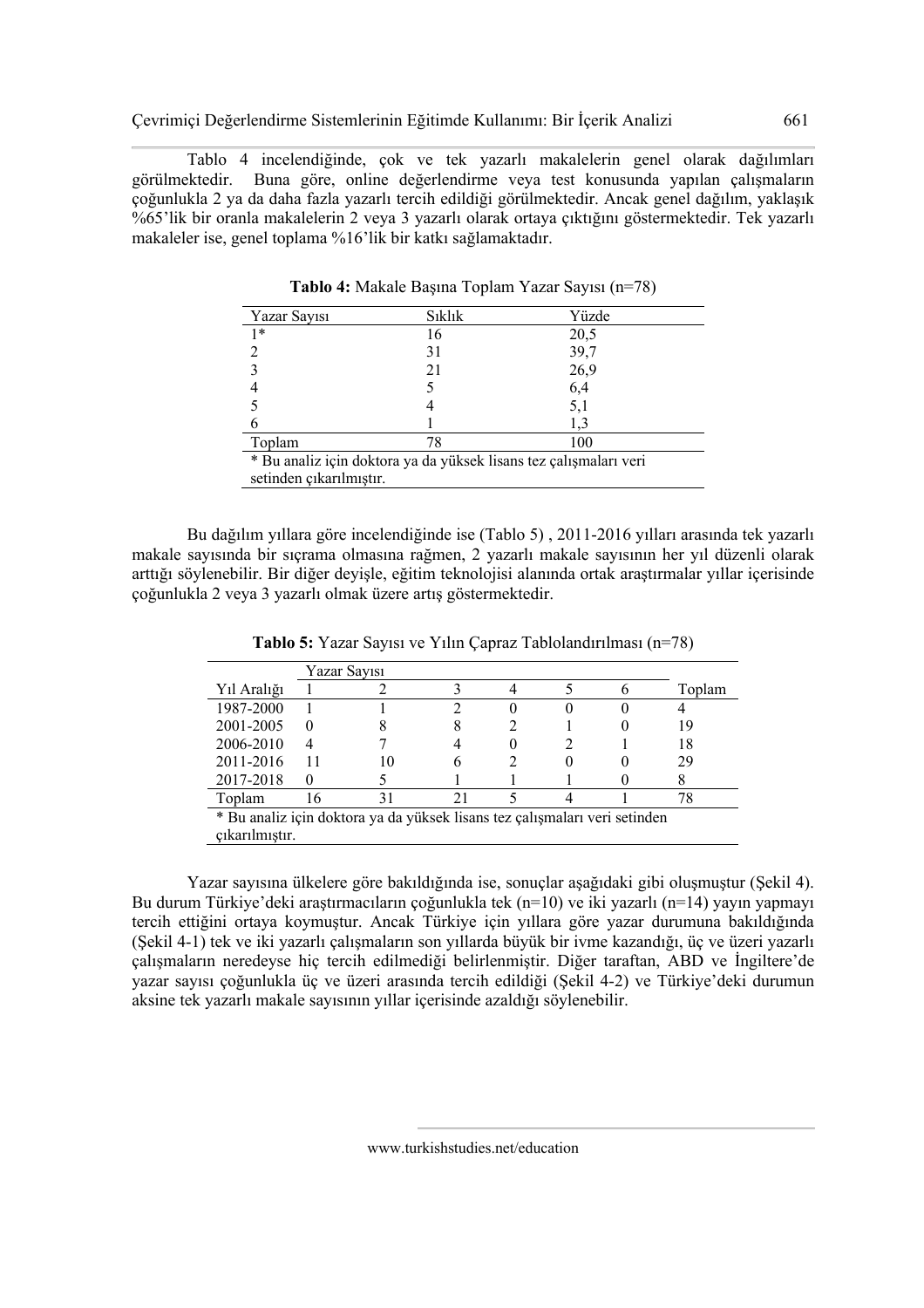

**Şekil 4:** Yazar Sayısının Ülkelere Göre Dağılımları



#### *Araştırma Konusuna Göre Online Değerlendirmeler*

Online değerlendirme konusunda yapılan çalışmalar araştırma konusuna göre değerlendirildiğinde aşağıdaki tabloda detayları görüldüğü üzere 8 temel başlık oluşturulmuştur (Tablo 6). Bu başlıklar arasında en çok çalışma, "algı ve/ya tutum: online değerlendirme" olarak kodlanan, bütün çalışmaların yaklaşık %30'luk oranını oluşturan, online değerlendirmelerin algı ve/veya tutum açısından değerlendirilmesi konusundadır. Yapılan çalışmaların yoğunlaştığı ve yaklaşık %20'lik bir oranla çalışılan bir diğer başlık "öğretimi değerlendirme: online ve sınıf-içi anket" dir. Dikkat çeken bir diğer durum ise, cinsiyet, okul veya bölüm türü gibi faktörler açısından online ve sınıfiçi testlerin karşılaştırılması konusunda sadece bir çalışmaya rastlanmıştır. Benzer durum online değerlendirme konusunda "ölçek geliştirme" başlığı içinde geçerlidir.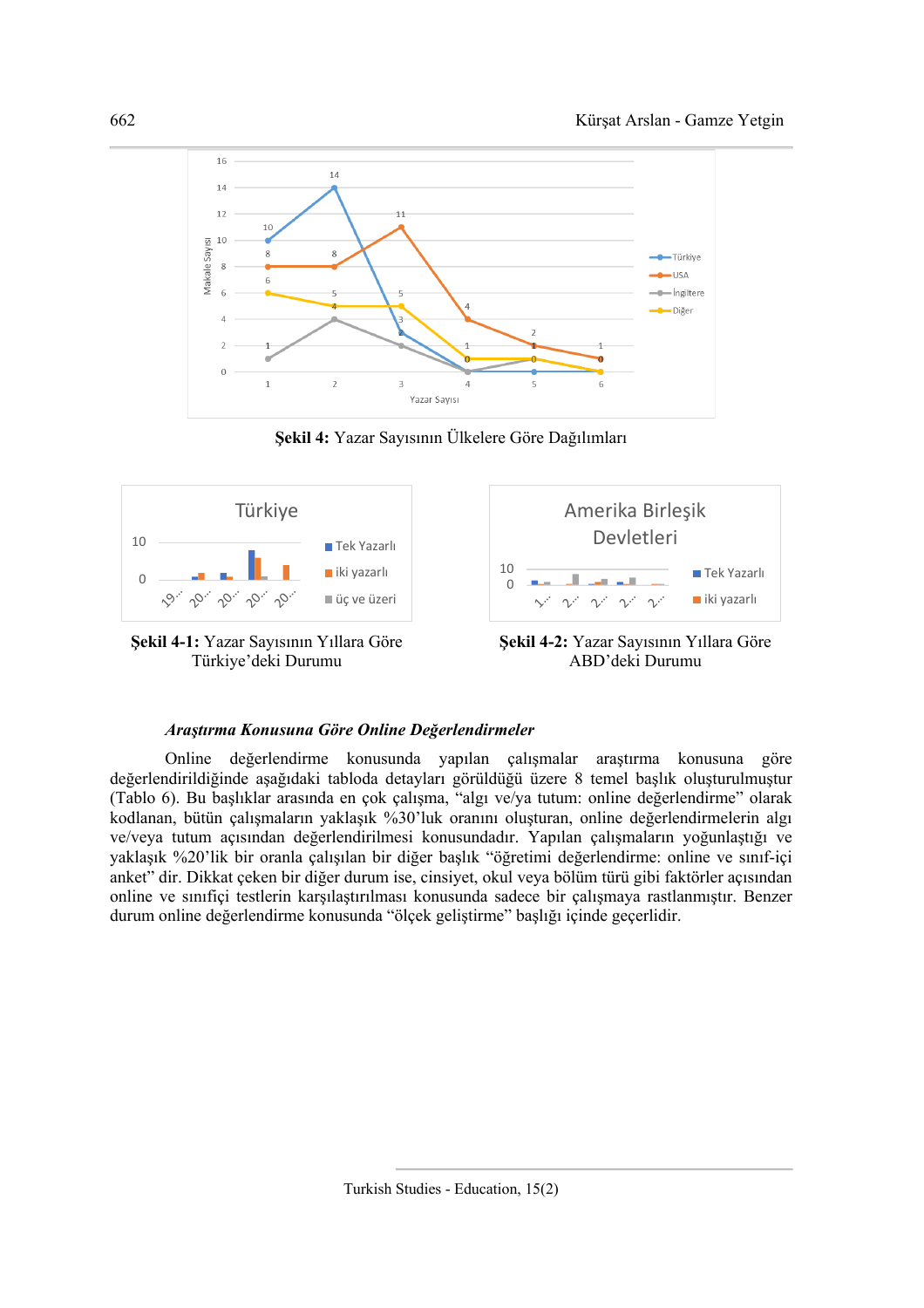| Araştırma Konusu                                         | Sıklık | Yüzde |
|----------------------------------------------------------|--------|-------|
| Algı ve/ya Tutum: Online Değerlendirme                   | 26     | 30,2  |
| Cinsiyet ve/ya Diğer Faktörler: Online ve Sınıf-İçi Test |        | 1,2   |
| Literatür Derleme                                        | 10     | 11,6  |
| Hız ve/ya Başarı: Online ve Sınıf-İçi Test               | 14     | 16,3  |
| Online Değerlendirme Sistemi Geliştirme                  | 10     | 11,6  |
| Öğretimi Değerlendirme: Online ve Sınıf-İçi Anket        |        | 19,8  |
| Ölçek Geliştirme                                         |        | 1,2   |
| Test Modu (Online – Sinifiçi) ve Etkileri                |        | 8,1   |
| Toplam                                                   | 86     | 100   |

**Tablo 6:** Araştırma Konularına göre Sınıflandırılmış Çalışmalar (n=86)

Araştırma konusu ülkeler bazında (Şekil 5) incelendiğinde ise özellikle Türkiye, Amerika ve İngiltere'nin ön plana çıktığı görülmüştür. Online değerlendirme de algı veya tutum gibi faktörlerin araştırılmasında Türkiye'de yapılan çalışmalar (n=12) çoğunlukta iken, sınıf-içi ve online olarak öğretimin değerlendirilmesi konusu en çok Amerikalı araştırmacılar tarafından çalışılmıştır (n=12).



**Şekil 5:** Ülkelere Göre Araştırma Konularının Dağılımı (Grafikte sadece Türkiye, ABD ve İngiltere'nin gösterilmesinin temel gerekçesi diğer ülkelerin belirlenen kategorilerde sadece 1 veya 2 yayın yapmaları ve grafiğin okunabilirliğin artırılmasıdır)

### *Araştırma Yöntemine Göre Online Değerlendirmeler*

Makaleler *nicel*, *nitel* ve *karma* olmak üzere üç ana araştırma yöntemine göre gruplandırılmıştır. Tablo 7'de ortaya çıkan bulgular ışığında, makalelerin yaklaşık olarak %63 'lük kısmında araştırma yöntemi olarak nicel (n=52) tercih edilirken, nitel araştırma yöntemi %20 ile ikinci, karma yöntem ise %9 ile üçüncü sırada yer almıştır. Ayrıca bazı makalelerde yöntem doğrudan belirtilmezken, bu makalelerin çoğunlukla literatür taraması ya da geliştirilen online değerlendirme sistemlerinin tanıtılması şeklinde olduğu belirlenmiştir.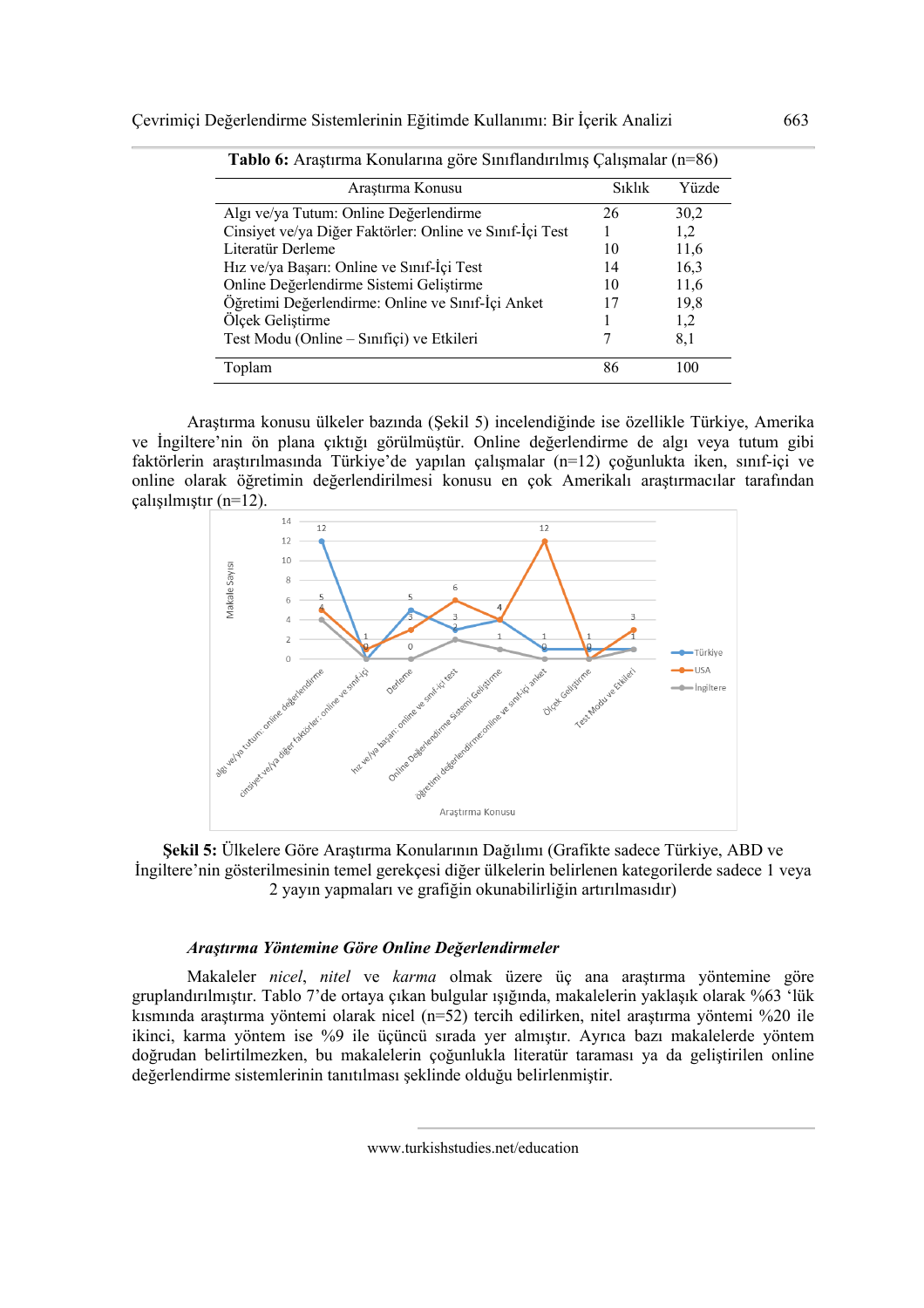| Arastırma Yöntemi                         | Sıklık | Yüzde |  |
|-------------------------------------------|--------|-------|--|
| <b>Nicel</b>                              | 52     | 62,8  |  |
| <b>Nitel</b>                              | 17     | 19,8  |  |
| Karma                                     | 8      | 9,3   |  |
| Belirtilmemiş*                            | 7      | 8,1   |  |
|                                           |        |       |  |
| Toplam                                    | 86     | 100   |  |
| * inceleme tabanlı ve yeni sistem tanıtım |        |       |  |
| makalelerini içermektedir                 |        |       |  |

**Tablo 7:** Araştırma Konuları (n=86)

Yapılan çalışmalar yıllara göre incelendiğinde ise (Şekil 6), nicel araştırma yönteminin bütün yıllık periyotlarda her zaman en çok tercih edilen bir araştırma yöntemi olduğu söylenebilir. Bunun yanında nitel yöntem her ne kadar ilk yıllara göre bir artış gösterse de, nicel yönteme göre tercih edilirliği oldukça düşük bulunmuştur.



**Şekil 6:** Yıllara Göre Araştırma Yöntemleri

### *Veri Toplama Yöntemine Göre Online Değerlendirmeler*

Makalelerde kullanılan veri toplama yöntemleri, aşağıda Tablo 8'de özetlendiği şekilde toplam 6 madde üzerinde gruplandırılmıştır. Araştırmacıların bazı çalışmalarda veri doğruluğunu sağlamak için birden fazla veri toplama yöntemi kullandıkları söylenebilir. Anket ve ölçek, çalışmalarda en fazla kullanılan yöntemdir (n=48), bunun temel gerekçesi nicel yöntem içeren çalışmaların sayısının fazla olması ile açıklanabilir. Diğer taraftan, konu üzerine yapılan çalışmalar çoğunlukla sınıf-içi ve online değerlendirme arasındaki farka odaklandığından, anket ve ölçek (n=48) ve başarı testleri (20) en çok kullanılan veri toplama yöntemleri olmuştur.

| <b>I apio 8:</b> Veri Topiama Yontemieri (n=99) |                |       |
|-------------------------------------------------|----------------|-------|
| Araştırma Yöntemi                               | Sıklık         | Yüzde |
| Anket / Ölçek                                   | 48             | 51,6  |
| Başarı Testleri                                 | 20             | 21,5  |
| Dökümanlar <sup>1</sup>                         | 13             | 14,0  |
| Görüşme <sup>2</sup>                            | 8              | 8,6   |
| Gözlem                                          | $\mathfrak{D}$ | 2,2   |
| Tutum/Algı/Kişilik/Yetenek                      | $\mathfrak{D}$ | 2,2   |
| Testleri                                        |                |       |
| Toplam                                          | 93             | 100   |

 $T = 11.0 \text{ N}$  Veri Toplama Youth (no)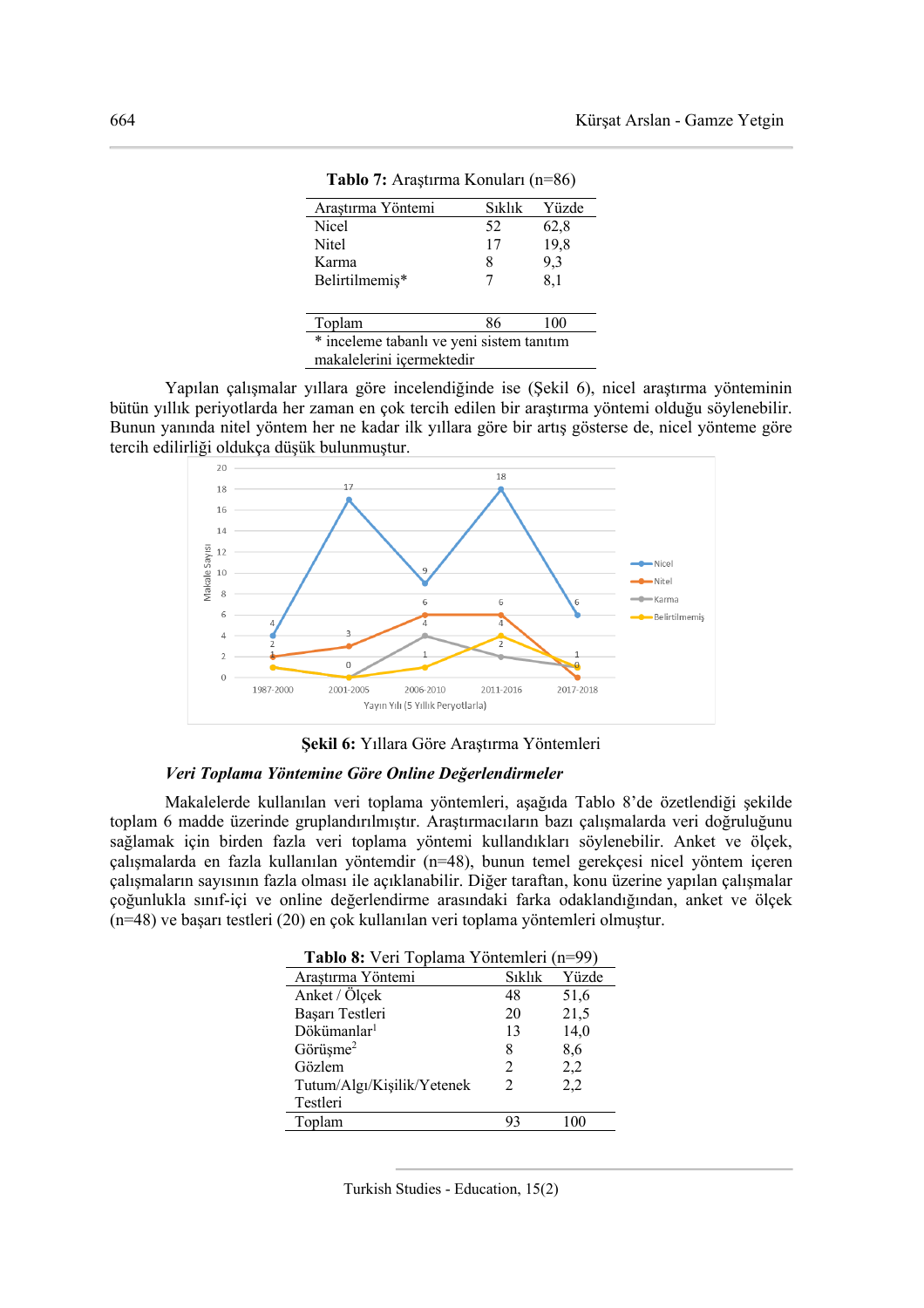| <sup>1</sup> bu başlık makaleler, yazılı belgeler, ödevler, ses |
|-----------------------------------------------------------------|
| ya da video dosyalarını içerebilir                              |
| <sup>2</sup> yüz yüze veya odak grup görüşmesi olabilir         |
| Not: bazı çalışmalar birden fazla veri toplama                  |
| yöntemi içermektedir.                                           |

#### *Örneklem Sayısına Göre Online Değerlendirmeler*

Makalelerde çalışılan örneklemler okunabilirliğin artırılması için gruplandırılarak kodlamıştır (Tablo 9). Bu alanda araştırma yapan araştırmacıların çoğunlukla çalışmanın geçerlilik ve güvenirliği için büyük örneklemlerle çalıştığı görülmüştür (201> örneklem; n=29). Ayrıca, yürütülen çalışmaların bazılarında ders ve öğretim elemanı değerlendirmesi kağıt-kalem ve online yapılarak kıyaslandığından, bütün bir bölüm veya üniversitede ile çalışılmıştır. Bu durum, örneklem sayısının büyümesini ve bazı durumlarda evreni temsil etmesini sağlamıştır. Ayrıca bu durumun oluşmasında uzaktan eğitim sistemi kullanan araştırmacıların örnekleme kolaylıkla ulaşması da gösterilebilir.

| Tablo 9: Örneklem Sayıları (n=64) |            |       |  |
|-----------------------------------|------------|-------|--|
| Örneklem Aralığı                  | $S_1k1_1k$ | Yüzde |  |
| $1 - 50$                          | 10         | 15,6  |  |
| 51-100                            | 10         | 15,6  |  |
| 101-150                           | 12         | 18,8  |  |
| 151-200                           | 3          | 4,7   |  |
| >201                              | 29         | 45,3  |  |
| Toplam                            |            |       |  |

Örneklem sayıları ülkelere göre incelendiğinde ise (Şekil 7), ABD'nin çoğunlukla büyük örneklemlerle çalıştığı görülmektedir, buna karşın Türkiye'de yapılan çalışmalarda araştırmacılar genellikle küçük gruplarla çalışmayı tercih etmişlerdir.



**Şekil 7:** Ülkelere Göre Örneklem Sayılarının Dağılımı

www.turkishstudies.net/education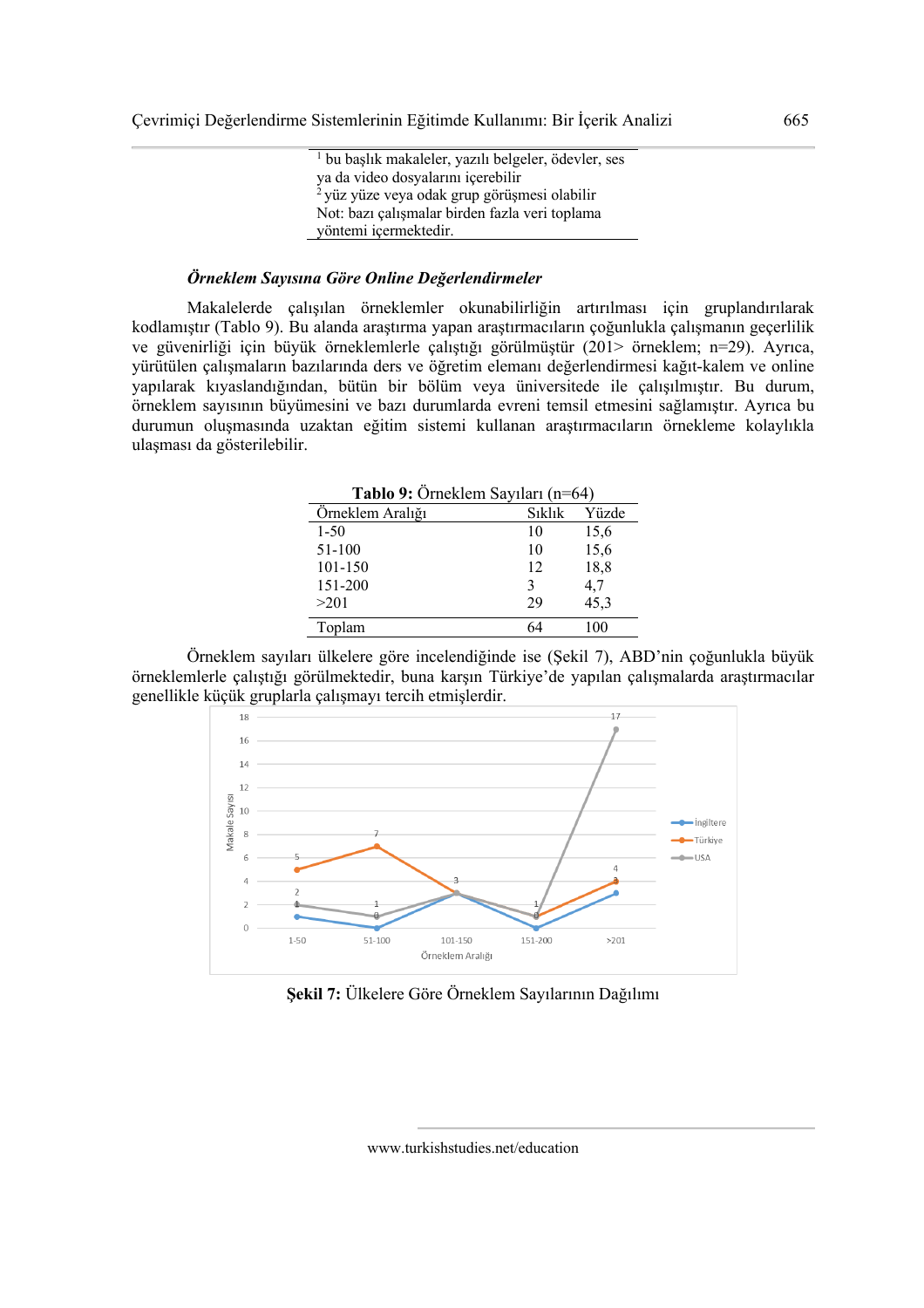### **Tartışma ve Sonuç**

Eğitim teknolojisi, öğrencilerin değişen ihtiyaçları ve teknolojinin sağladığı imkanlar doğrultusunda değişen ve gelişen yapısı ile eğitim alanında yapılan çalışmalara da bir şekilde yön verdiği görülmektedir. Bu yönü belirleyen unsurlar; alanda ortaya çıkan teoriler, yaklaşımlar ve teknolojilerdir. Bu bağlamda literatür incelemesine dayalı çalışmalar, yukarıda bahsedilen değişikliklerden kaynaklı alanı ne şekilde etkilendiğini ortaya koyabilir. Bu çalışma, 1987'den günümüze kadar çeşitli dergilerde tam metin olarak yayınlanmış 86 makalede online değerlendirme konusunun, bu süreçler içerisinde yıllara göre nasıl değiştiğini ve mevcut durumunun ne olduğunu incelemeyi amaçlamıştır. Çalışmanın yönteminde belirtildiği üzere, bulgular yine üç başlık altında tartışılacaktır: (1) genel özellikler, (2) Çalışma Alanı ve (3) yöntem.

# *Çalışmaların Genel Özellikleri*

Belirlenen sürede online değerlendirmeler üzerine yayınlanan makale sayısının zaman içerisinde artan bir ilerleme gösterdiği görülmektedir. Bu durumun oluşmasında özellikle teknolojik gelişmelerin ve bunun bir sonucu olarak öğrencilerin online öğrenme ve değerlendirme konusunda hazır bulunuşluk seviyelerinin günden güne yükselmesi gösterilebilir (Yılmaz, Sezer ve Yurdugül, 2019; Pala ve Şahbaz, 2018; Gartner, 2015; Johnson, Adams Becker, Estrada & Freeman, 2014). Bunula birlikte kağıt-kalem testleri veya sınıf-içi testlerin, öğrenci sayısındaki artış ve yeterli personel eksikliğiyle her geçen gün daha maliyetli bir hal alması, bu konunun çalışılma sıklığının artışının bir diğer gerekçesi olabilir (Nguyen ve Diğ. , 2017; Oduntan, Ojuawo, Oduntan, 2015). Buna ek olarak, yapılan bazı çalışmalarda, iyi tasarlanmış ödev ve testlerin ister küçük ister büyük ölçekte olsun, öğrencilerin bilgisayara dayalı testlere ve online değerlendirmelere daha iyi entegre olmalarına ve onların akademik başarılarına olumlu etki oluşturduğu belirlenmiştir (Rienties ve Toetenel, 2016; Koedinger, Booth, ve Klahr, 2013). Bu durumda yine online testlerin ve değerlendirmelerin alanda daha popüler olmasını açıklamaktadır.

Makalelerin 1987-2018 döneminde 17 farklı ülkede yürütüldüğü tespit edilmiştir. Ancak Amerika Birleşik Devletleri, Türkiye ve İngiltere dışındaki ülkelerde yapılan çalışmalar bu yıllar içerisinde oldukça sınırlı kalmıştır. Çin, Hindistan ve Malezyada ikişer çalışma yapıldığı gözlenirken diğer ülkelerde sadece birer çalışma bulunmaktadır. Bu durum araştırma konusunun eöğrenme veya uzaktan eğitim ile doğrudan ilişkili olmasından kaynaklandığı düşünülmektedir. Bu durumun gerekçesi olarak, alanyazına bakıldığında, ABD, Türkiye ve İngiltere'nin uzaktan eğitimde öncü ülkeler arasında yer alması gösterilebilir.

Yazar sayısı, bu çalışmada makalelerin genel özellikleri arasında değerlendirilen bir diğer kriterdir. Makalelerin tarandığı yıllar içerisinde çoğunlukla tek veya iki yazarlı oldukları tespit edilmiş, ancak yıllara göre bakıldığında son dönemlerde özelikle tek yazarlı makale yapma sayısında bir artış gözlenmiştir. Öyle ki; 2006-2010 döneminde tek yazarlı makale sayısı 4 iken, 2011-2016 döneminde bu rakam 11'e yükselmiştir. Benzer durum iki yazarlı makaleler içinde geçerlidir. Ülkeler bazında bakıldığında ise, Türkiye'nin yine tek ve iki yazarlı çalışmaları tercih ettiği görülmüştür. Bu durum için çok farklı gerekçeler sunulabileceği gibi, Türkiye örneği açısından Yüksek Öğretim kurumunun akademik yükseltme için makale puanlamasını değiştirmesi ve akademik teşvik kuralları, oluşan bu durumun en önemli nedeni sayılabilir (Resmi Gazete, 2018). Ayrıca, ülkeler bazında en çok tek yazarlı makale sayısının Türkiye'de olması Türk eğitim sisteminin neden olduğu kültürel bir olgu olarak düşünülebilir ve yapılan birçok içerik analizi çalışmasında bu sonuç desteklenmektedir (Önce ve Başar, 2010; Bacanak ve Diğ., 2011; Atabek ve Atabek, 2019).

# *Çalışmaların Araştırma Konusu*

Online değerlendirmeler ve test konusunda 1987-2018 dönemi arası çalışmalar, araştırma konusu bakımından değerlendirildiğinde, çoğunlukla online değerlendirmede algı ve tutum gibi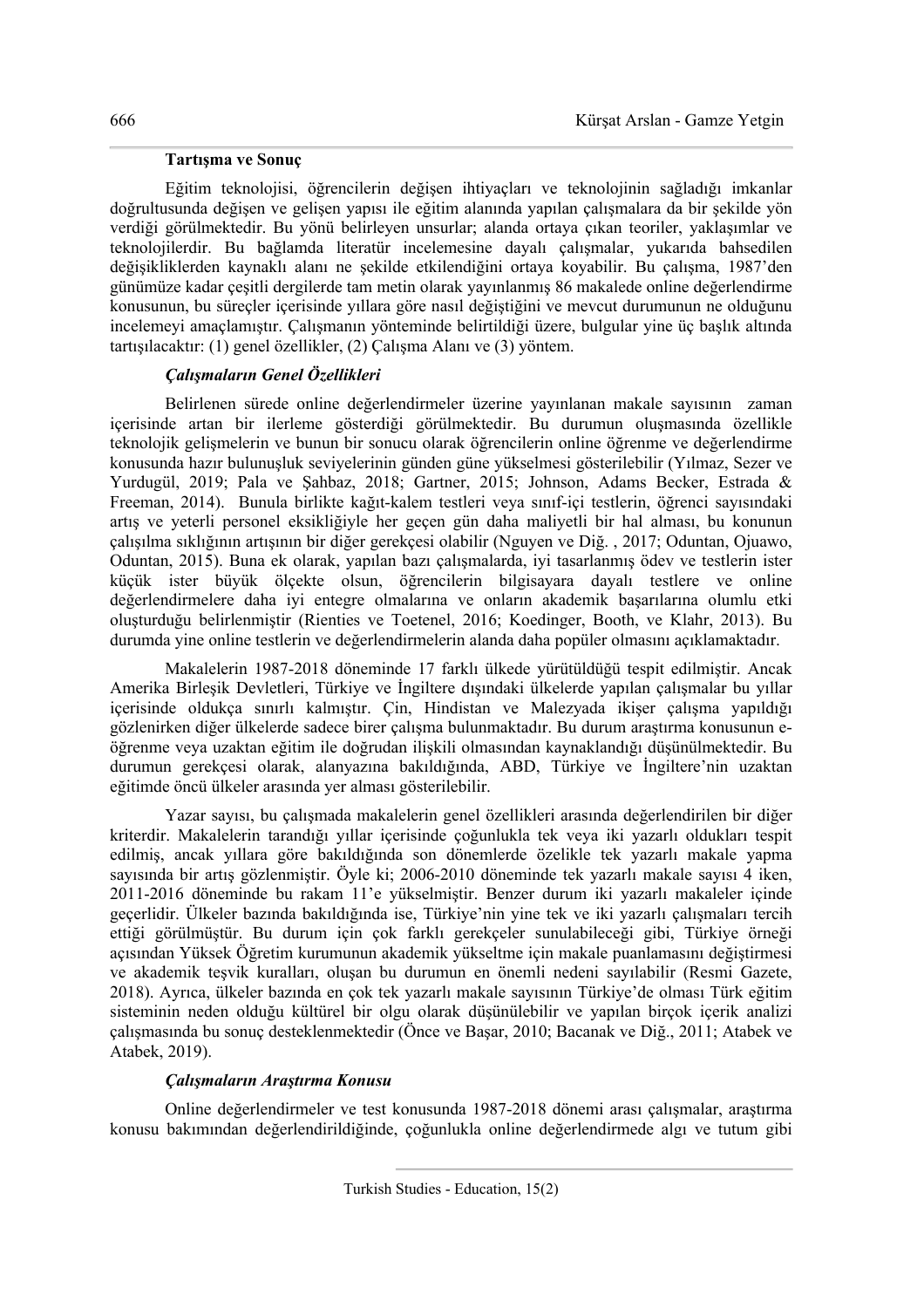faktörlerin araştırılmasında ön planda olan ülkenin Türkiye olduğu ortaya çıkmıştır. Diğer taraftan online ve sınıf içi değerlendirmede hız ve başarı faktörünün kıyaslandığı çalışmaların en fazla ABD ve İngiltere tarafından yürütüldüğü, ayrıca yine bu ülkelerde, dersi ve öğretmeni değerlendirmede online ve sınıfiçi farkının olup olmadığı araştırılan çalışmaların en çok çalışılan ikinci araştırma konusu olduğu görülmüştür. Türkiye'de öğretimi ve öğretim elemanını değerlendirmenin online veya sınıf-içi olma farkının hiçbir araştırma içinde yer alamamasının gerekçesi yüksek öğretimde belli üniversitelerin dışında bu konunun hem öğrenciler hem üniversiteler tarafından yeterince ciddiye alınmaması olabilir (Kalaycı ve Debbağ, 2016).

### *Yöntem*

Belirlenen dönemde yayınlanan makaleler yöntem bakımında incelendiğinde, nicel araştırma yönteminin baskın bir şekilde kullanıldığı görülmektedir. Bu durumun bir sonucu olarak, araştırmacıların çoğunlukla araştırılan değişkenler arasındaki neden sonuç ilişkisine odaklandığı, var olan durumu olduğu gibi aktarma veya arka planda oluşan durumun gerekçelerini detaylı inceleme gibi yöntemlerini sınırlı kullandığı belirlenmiştir. Diğer taraftan, özellikle son yıllarda olmak üzere online değerlendirmeler konusunda yapılan çalışmalarda nitel yöntemin tercih edilen araştırma yöntemleri arasına girdiği de söylenebilir. Nitel çalışmalarda ise, online değerlendirme yöntemlerinin öğrencilerin derse katılımına, beklentilerine, düşüncelerine ve görüşlerine nasıl etki ettiği araştırılmıştır. Bu bulgu, yapılan birçok içerik analizi çalışmasıyla desteklenmektedir (Hsieh et al., 2005; Bozkaya, Aydın ve Kumtepe, 2012; Chen ve Diğ, 2017;), buna göre, eğitim teknolojisi alanında yapılan çalışmalarda yöntem genel olarak nicel tercih edilirken, nitel yöntem ya listenin sonunda ya da ikinci sırada yer almaktadır.

Veri toplama tekniklerine bakıldığında, 1987-2018 dönemi için bir önceki paragrafta belirtildiği üzere yöntem çoğunlukla nicel olduğundan veri toplama teknikleri de buna paralel olarak sırasıyla anket, ölçek ve başarı testlerinden oluşmaktadır. Yine gözlem ve görüşmelerin online değerlendirmeler ve testler konusunda sık başvurulan bir veri toplama tekniği olmadığı belirlenmiştir. Bu durumun temel gerekçesi olarak, bu tip araştırmalarda araştırmacı, elde ettiği bulguları genellemede ve veri geçerliliğinde kullanmak için örneklem sayılarını mümkün olduğu kadar büyük tutmaya özen göstermektedir. Ayrıca, bazı çalışmaların doğası gereği, örneğin bütün bir okulda ve bir bölgede çalışılması zorunluluğu, örneklem sayılarının büyük olmasına ve bu tip çalışmalarda gözlem ve görüşme gibi nitel veri toplama araçlarının kullanılamamasına neden olduğu söylenebilir. Benzer şekilde bu alanda yapılan içerik analizi çalışmalarında da benzer bulgular elde edilmiştir (Bozkaya, Aydın ve Kumtepe, 2012; Chen ve Diğ, 2017).

Sonuç olarak, mevcut araştırma kapsamında online (çevrimiçi) test ve değerlendirmelere yönelik ilginin ilerleyen yıllarda daha da artacağı söylenebilir. Online eğitim ve değerlendirme sunduğu potansiyel açısından hem okul, hem öğretmenler hem de öğrenciler için bir çok fayda sağlayacağı görülmektedir. Buna karşın yapılan araştırmaların çoğunlukla öğretim sürecinin değerlendirilmesinden çok, öğretim elemanı veya derslerin değerlendirilmesi şeklinde yürütüldüğü görülmüştür. Bu bağlamda, online değerlendirme konusunun farklı açılardan incelenmesi, bu teknolojinin ayrıca öğretimsel yönüne de odaklanılması, daha isabetli olabilir.

# **Öneriler**

Bu araştırma sonucunda elde edilen bulgulara dayanarak, yakın gelecekte online değerlendirmeler ve testler üzerine yapılacak çalışmalarda (1) daha küçük örneklem kullanılarak öğrencilerden ya da öğretmenlerden sürece ilişkin daha detaylı bilgi elde edilebilecek nitel çalışmalara alan açılabilir. Buna ek olarak, (2) online değerlendirme ortamlarının öğrencilerin ihtiyaçları doğrultusunda düzenlenmesinin öğrenciler üzerindeki etkisi araştırılabilir. Türkiye'de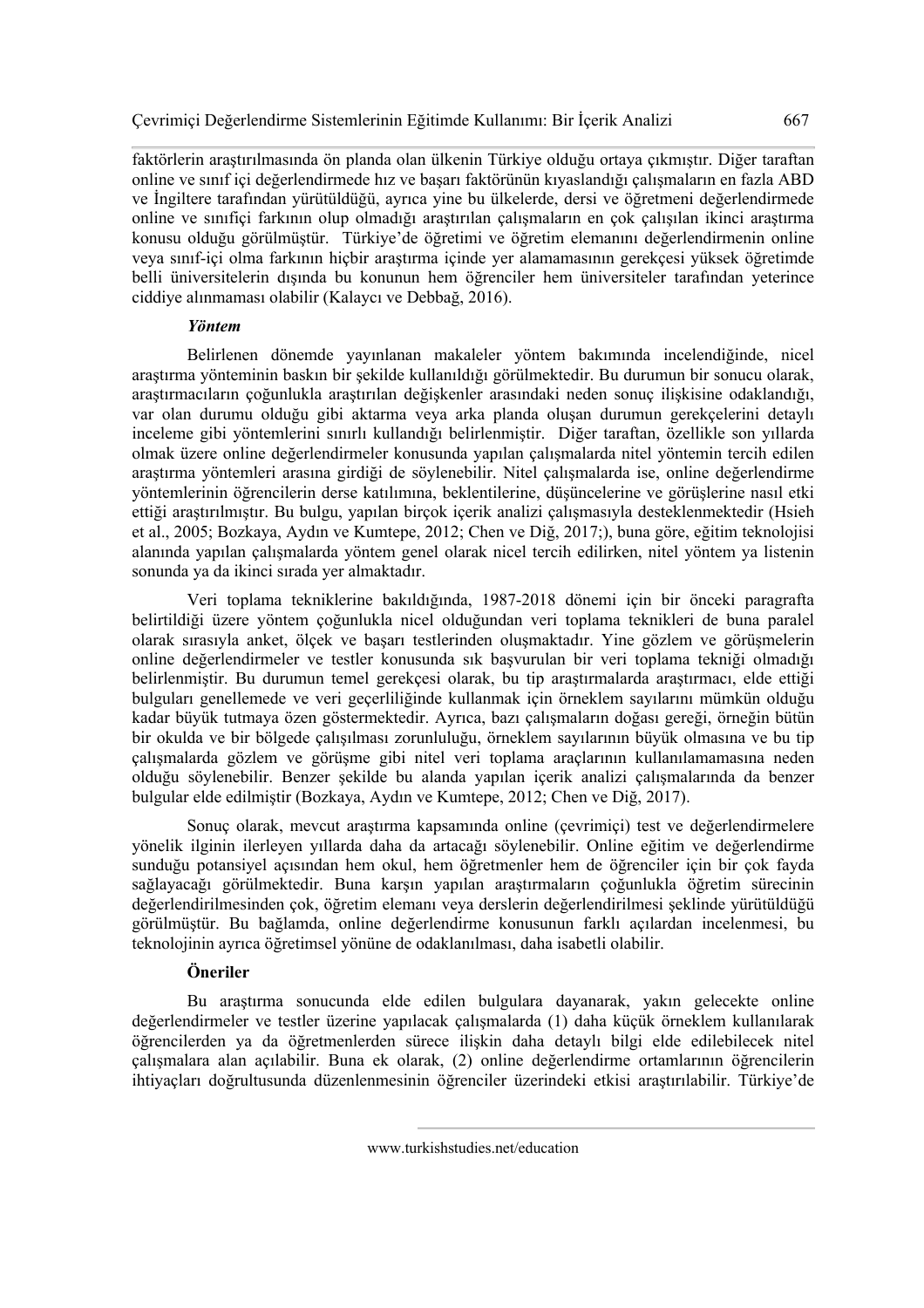yapılan çalışmalar dikkate alındığında (3) çok yazarlı makale sayısının artırılması için farklı alan veya branşlardan araştırmacılarla ortak projeler yürütülebilir. (4) Online testlerde sadece çoktan seçmeli değil farklı soru biçimlerinin, örneğin video, resim, hareketli resim gibi, öğrenciler üzerindeki etkisi ve potansiyeli araştırılabilir. Ve son olarak (5) sadece üniversite ve lise seviyesinin dışında farklı eğitim seviyelerinden örneklemler kullanılarak yapılan çalışmaların örneklem grubu çeşitlendirilebilir.

# **Kaynakça**

- Alexander, M. W., Bartlett, J. E., Truell, A. D., & Ouwenga, K. (2001). Testing in a computer technology course: An investigation of equivalency in performance between online and paper and pencil methods. *Journal of Career and Technical Education*, 18(1), 69-80. https://doi.org/10.21061/jcte.v18i1.600
- Atabek, Ü., & Atabek, G. Ş. (2019). Türkiye'de gazetecilik literatürü: 1992-2018 yılları arasında yayımlanmış makaleler üzerine bir inceleme. *Akdeniz Üniversitesi İletişim Fakültesi Dergisi*, (31), 710-732. https://doi.org/10.31123/akil.534400
- Bacanak, A., Değirmenci, S., Karamustafaoğlu, S., & Karamustafaoğlu, O. (2011). E-dergilerde yayınlanan fen eğitimi makaleleri: Yöntem analizi. *Türk Fen Eğitimi Dergisi, 8*(1), 119- 132.
- Baki, A ve Birgin, O. (2002). Matematik eğitiminde alternatif bir değerlendirme olarak bireysel gelişim dosyası uygulaması. *5.Ulusal Fen Bilimleri ve Matematik Eğitimi Kongresi.* Ankara: ODTÜ
- Berelson, B. (1952). Content analysis in communication research. Free Press. https://doi.org/10.2307/2088029
- Bozkaya, M., Aydin, I. E., & Kumtepe, E. G. (2012). Research trends and ıssues in educational technology: a content analysis of TOJET (2008-2011). *Turkish Online Journal of Educational Technology-TOJET*, 11(2), 264-277.
- Bozkurt, A. ve Tekedere, A. (2013). Etkileşimli çevrimiçi kpss deneme sınavı yazılımı. *Gazi Üniversitesi Endüstriyel Sanatlar Eğitim Fakültesi Dergisi*, 31, 36-44.
- Bülbül, A., H., Tuğtekin, U., İLİC, U., Kuzu, A. ve Odabaşı, H., F. (2016). Çevrimiçi ortamlarda araştırma toplulukları: öğretim üyeleri için bir yol haritası*. Ahi Evran Üniversitesi Kırşehir Eğitim Fakültesi Dergisi (KEFAD)*, 17(2), 171-190.
- Callı, İ., Torkul O.ve Taşbaşı N. (2003). İnternet destekli öğretimde kullanılmak üzere web erişimli veri tabanı yönetim sistemiyle ölçme ve değerlendirme sistemi tasarımı. *The Turkish Online Journal Of Educational Technology – Tojet,* 2(3), 108-115.
- Chapman, D., D. ve Joines, J., A. (2017). Strategies for ıncreasing response rates for online end-ofcourse evaluations*. International Journal Of Teaching And Learning İn Higher Education,*  29(1), 47-60.
- Chen, P., Liu, X., Cheng, W., & Huang, R. (2017). A review of using Augmented Reality in Education from 2011 to 2016. *In Innovations in smart learning* (pp. 13-18). Springer, Singapore.Clariana. https://doi.org/10.1007/978-981-10-2419-1\_2
- Clariana, R., & Wallace, P. (2002). Paper–based versus computer–based assessment: key factors associated with the test mode effect. *British Journal of Educational Technology,* 33(5), 593-602. https://doi.org/10.1111/1467-8535.00294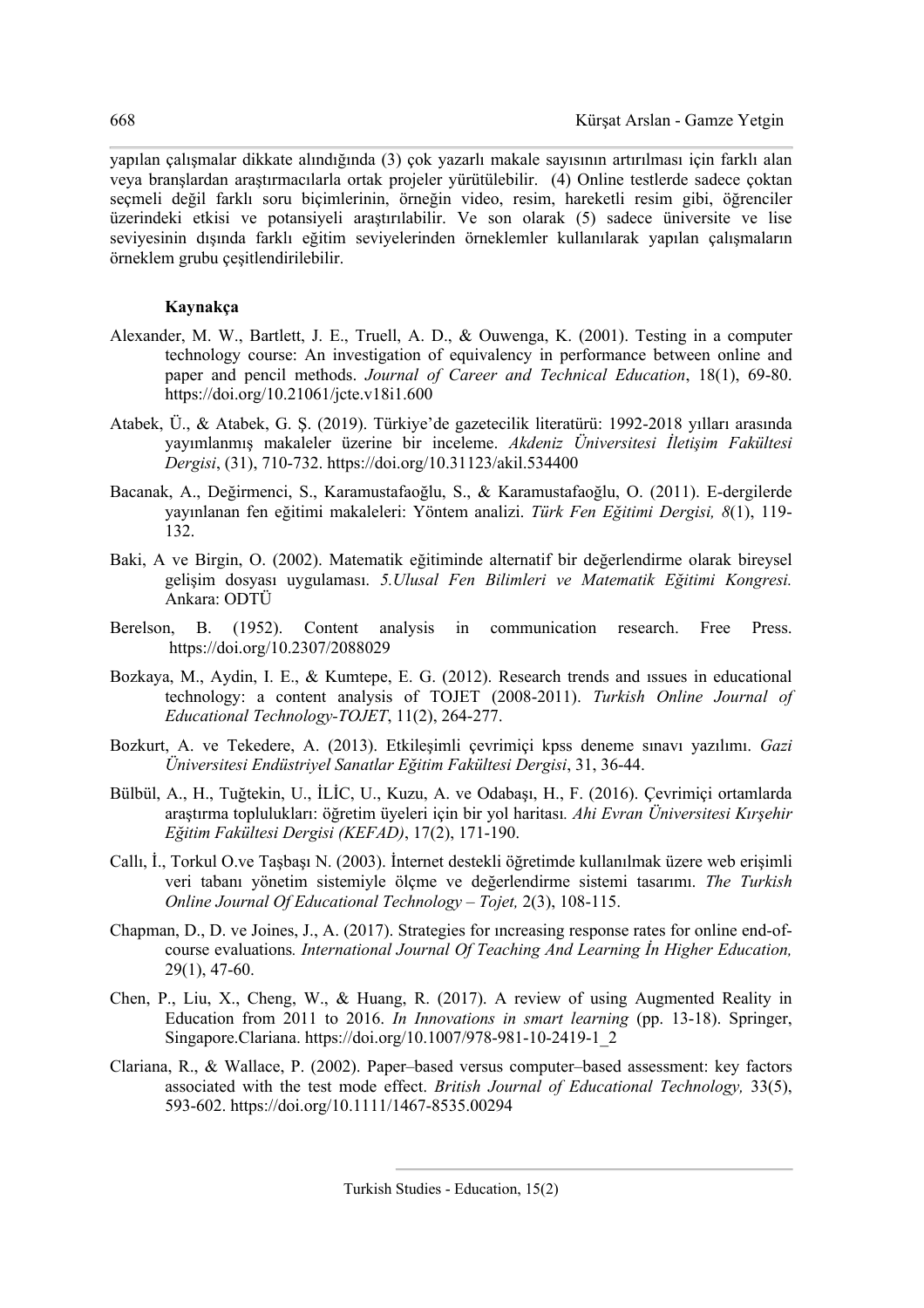Çevrimiçi Değerlendirme Sistemlerinin Eğitimde Kullanımı: Bir İçerik Analizi 669

- Cohen, L., Manion, L. & Morrison, K. (2007). Research Methods in Education. https://doi.org/10.4324/9781315456539
- Çetin, O. (2010). Fen ve teknoloji dersinde "çoklu ortam tasarım modeline göre hazırlanmış web tabanlı öğretim içeriğinin öğrenci başarı ve tutumlarına etkisi ile içeriğe yönelik öğretmen ve öğrenci görüşlerinin değerlendirilmesi. Dokuz eylül üniversitesi eğitim bilimleri enstitüsü ilköğretim anabilim dalı fen bilgisi öğretmenliği programı doktora tezi. D.E.Ü. Eğitim Bilimleri Enstitüsü. 1-278.
- Duran, N., Önal, A. ve Kurtuluş, C. (2006). E-Öğrenme ve Kurumsal Eğitimde Yeni Yaklaşım Öğrenim Yönetim Sistemleri. 1-5.
- Fyfe, G., Fyfe, S., Meyer, J., Ziman, M., Sanders, K., & Hill, J. (2014). Students reflecting on test performance and feedback: an on-line approach. *Assessment & Evaluation in Higher Education*, 39(2), 179-194. https://doi.org/10.1080/02602938.2013.801063
- Gartner. (2015). *Gartner's 2015 Hype Cycle for emerging technologies identifies the computing innovations that organizations should monitor.*Gartner. https://gtnr.it/2WB0n7F
- Groen, J., F. ve Herry, Y. (2017). The online evaluation of courses: impact on participation rates and evaluation scores. *Canadian Journal Of Higher Education Revue Canadienne D'enseignement Supérieur*, 47(2), 106-120.
- Guder, F. ve Malliaris, M. (2010). Online and paper course evaluations. *American Journal of Business Education – February 2010,* 3(2), 131-138. https://doi.org/10.19030/ajbe.v3i2.392
- Guder, F. ve Malliaris, M. (2013). Online course evaluations response rates. *American Journal Of Business Education – May/June 2013,* 6(3), 333-338. https://doi.org/10.19030/ajbe.v6i3.7813
- Gülnar, B. (2014). Bilgisayar ve internet destekli uzaktan eğitim programlarının tasarım, geliştirme ve değerlendirme aşamaları (SUZEP örneği). *Selçuk Üniversitesi Sosyal Bilimler Enstitüsü Dergisi*, 19, 259-271.
- Heilman, J. Ve Matsuzaki, T. (2009). Empowering learners and instructors through online class evaluations. 1-8.
- Hoşgörür, T., Adnan, M. (2017). Çevrimiçi öğretime hazırbulunuşluk anketinin türkçeye uyarlanması*. Trakya Eğitim Dergisi,* 8 (3), 629-640. https://doi.org/10.24315/trkefd.316512
- Işık, M. Ve Yağcı, M. (2012). E-öğrenme teknikleri ile örgün eğitimin desteklenmesi. *E-Journal Of New World Sciences Academy (NWSA),* 7(1), 426-432.
- Johnson, L., Adams Becker, S., Estrada, V., & Freeman, A. (2014). NMC Horizon Report: 2014 Higher Education Edition. Austin, TX: The New Media Consortium. 6101 West Courtyard Drive Building One Suite 100, Austin, TX 78730.
- Kalaycı, N., & Debbağ, M. (2016). Yükseköğretim kurumlarında uygulanan öğretim elemanı ve ders değerlendirme anketlerinin internet tabanlı uygulamalarının değerlendirilmesi. *Mersin Üniversitesi Eğitim Fakültesi Dergisi,* 12(3), 985-1007. https://doi.org/10.17860/mersinefd.282396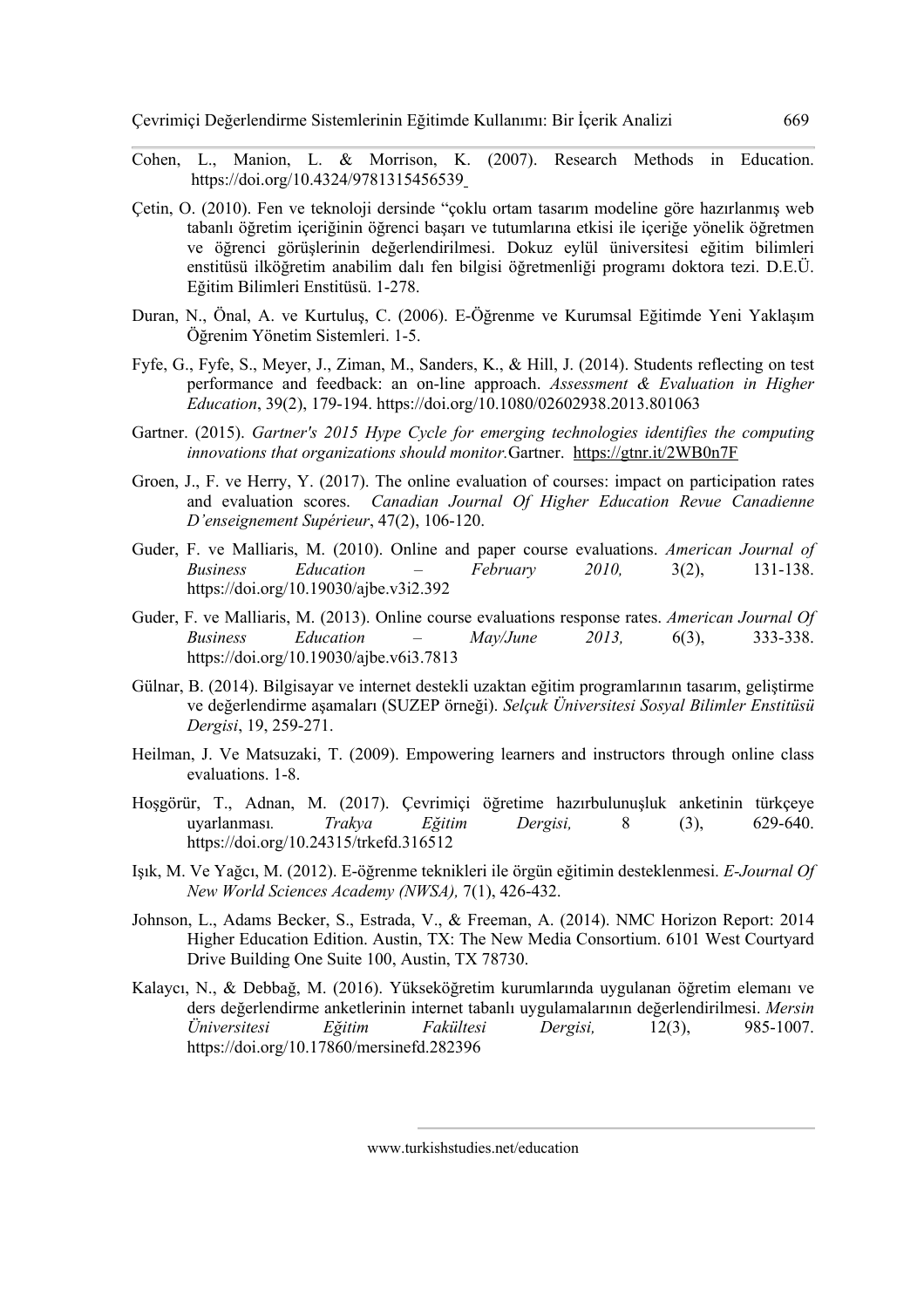- Karakaya, Z. (2001). Development and Implementation of On-line Exam for a Programming Language Course. Master Thesis submitted to The Graduate School of Natural and Applied Sciences of METU.
- Koedinger, K., Booth, J. L., & Klahr, D. (2013). Instructional complexity and the science to constrain it. *Science,* 342(6161), 935-937. http://dx.doi.org/10.1126/science.1238056
- Milli Eğitim Bakanlığı [MEB]. (2007) Program Geliştirme ve Ölçme Değerlendirme Birimi. Ankara. http://talimterbiye.mebnet.net/program-gel-birimi/olc-deg-birimi.htm
- Nguyen, Q., Rienties, B., Toetenel, L., Ferguson, R., & Whitelock, D. (2017). Examining the designs of computer-based assessment and its impact on student engagement, satisfaction, and pass rates. *Computers in Human Behavior,* 76, 703-714. https://doi.org/10.1016/j.chb.2017.03.028
- Nulty, D., D. (2008). The adequacy of response rates to online and paper surveys: what can be done?. *Assessment & Evaluation in Higher Education,* 33(3), 301-314. https://doi.org/10.1080/02602930701293231
- Oduntan, O., Ojuawo, O., & Oduntan, E. (2015). A comparative analysis of student performance in paper pencil test (PPT) and computer-based test (CBT) examination system. *Research Journal of Educational Studies and Review*, 1(1), 24-29.
- Önce, S., & Başar, B. (2010). Türkiye'deki akademik araştırma dergilerinde muhasebe alanında yazılmış makalelerin analizi: 2000-2008. *Muhasebe ve Finansman Dergisi,* (45), 55-68.
- Özbay, Ö. (2015). Dünyada ve Türkiye'de uzaktan eğitimin güncel durumu. *Uluslararası Eğitim Bilimleri Dergisi (INESJOURNAL),* 2(5), 376-394. https://doi.org/10.16991/inesjournal.174
- Pala, K. Ve Şahbaz, R., P. (2018). Mesleki turizm eğitiminde öğrencilerin e-öğrenmeye hazır bulunuşluk düzeylerinin belirlenmesine yönelik bir araştırma. *Journal of Tourism and Gastronomy Studies*, 6(2), 493-511.
- Pala, K., & ŞAHBAZ, R. P. (2018). Mesleki Turizm Eğitiminde Öğrencilerin E-Öğrenmeye Hazır Bulunuşluk Düzeylerinin Belirlenmesine Yönelik Bir Araştırma (A Research on Determining the. Journal of Tourism and Gastronomy Studies, 493, 511.Kesim, E. ve Altınpulluk H. (2014). Kitlesel açık çevrimiçi derslerin kullanımına ilişkin uzaktan eğitim uzmanlarının görüşleri. *Turkish Online Journal Of Qualitative Inquiry*. 62-85. https://doi.org/10.21325/jotags.2018.225
- Resmî Gazete, (2018). Tarih: 26 Mart 2018. Sayı: 6212647.Akademik Teşvik Ödeneği Yönetmeliği (2015/8305 Karar Sayılı). Retrieved from http://www.resmigazete.gov.tr/eskiler/2018/06/20180627-6.pdf
- Rienties, B., & Toetenel, L. (2016). The impact of learning design on student behaviour, satisfaction and performance: a cross-institutional comparison across 151 modules. Computers in Human Behavior, 60, 333-341. https://doi.org/10.1016/j.chb.2016.02.074
- Torkul, O., Sezer, C., Över, T. (2005). İnternet destekli öğretim sistemlerinde bilişim gereksinimlerinin belirlenmesi. *The Turkish Online Journal Of Educational Technology.*  4(1). 122-129.
- Türkoğlu, R. (2003). İnternet tabanlı uzaktan eğitim programı geliştirme süreçleri. *The Turkish Online Journal Of Educational Technology – Tojet,* 2(3), 116-125.